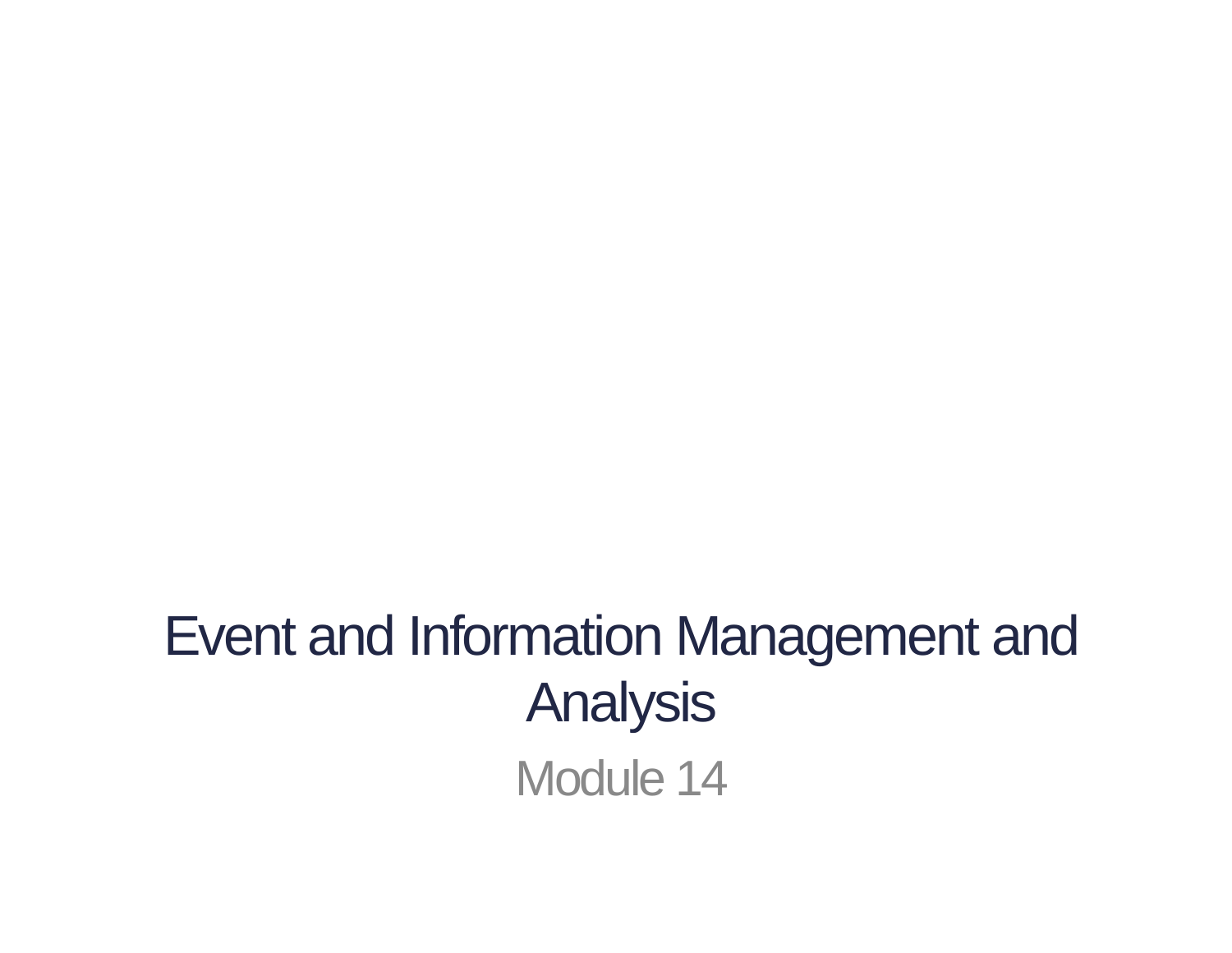#### • Security Management To-Do List:

- Security policy Check
- Risk management Check
- Firewall Check
- Hardened platforms Check
- Services security Check
- Identity and access management Check
- User authentication Check
- Certificate management scheme Check
- Malware protection Check
- Patch management Check
- Security awareness training Check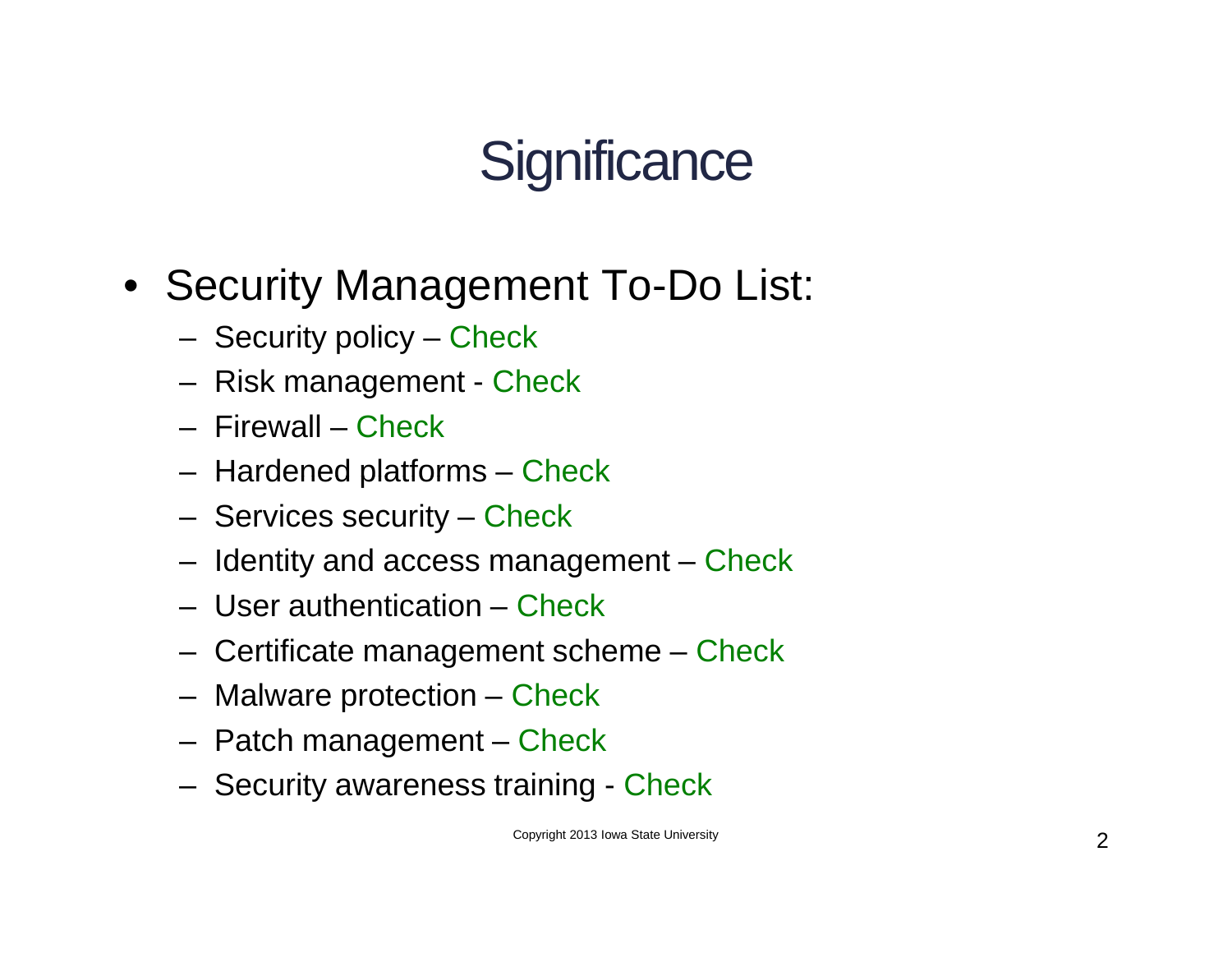- How do we answer these questions?
	- How is the IT environment functioning?
	- How effective are our controls?
	- How secure are we today?
	- What activities are we seeing we should we be worried about?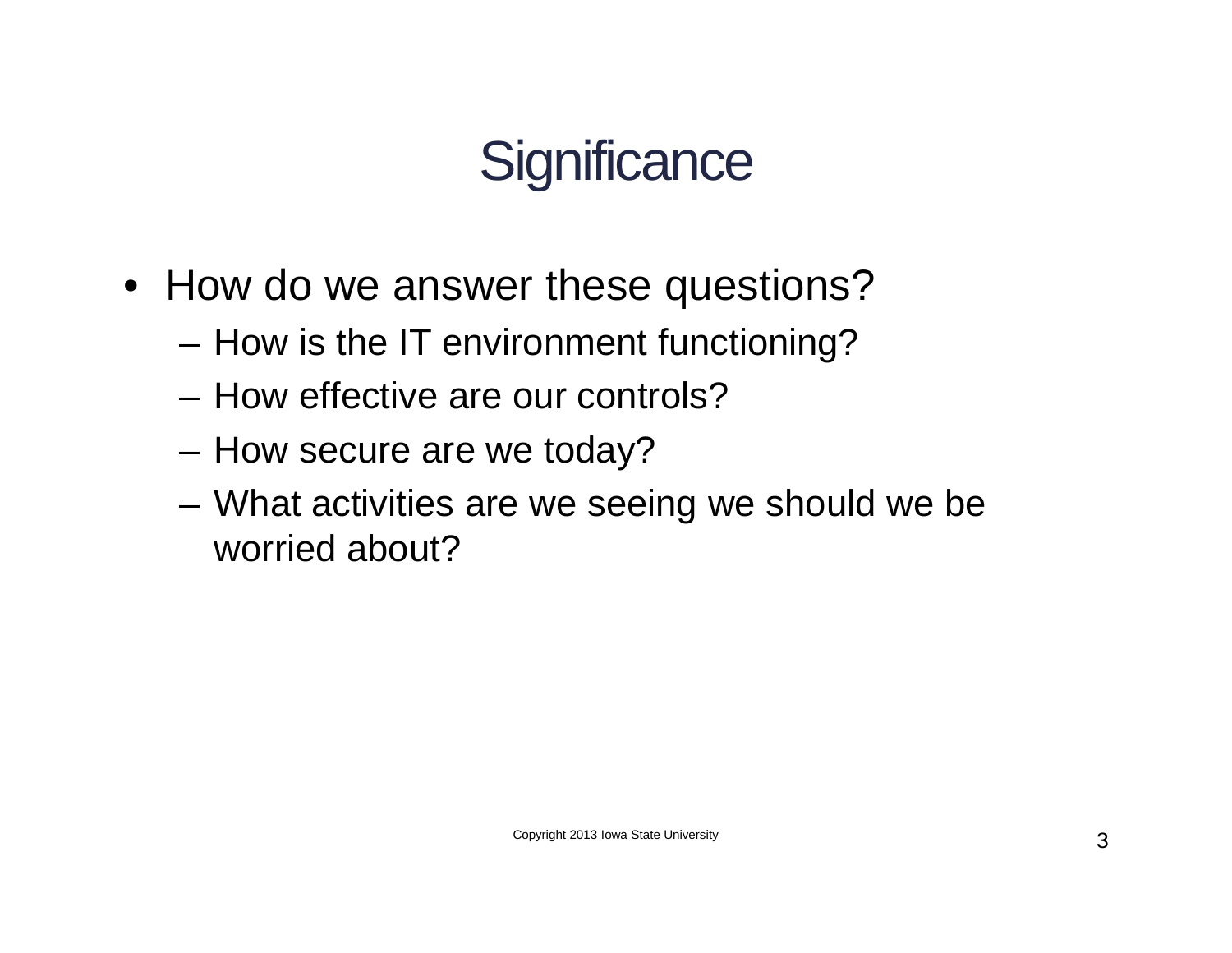- Answer: Situation Awareness
- Situation awareness is being aware of what is happening in the IT environment and understanding what available information means to you now and in the future.
- Situation awareness consists of:
	- Identifying goals and objectives
	- Collecting relevant information
	- Interpreting that information
	- Forecasting future status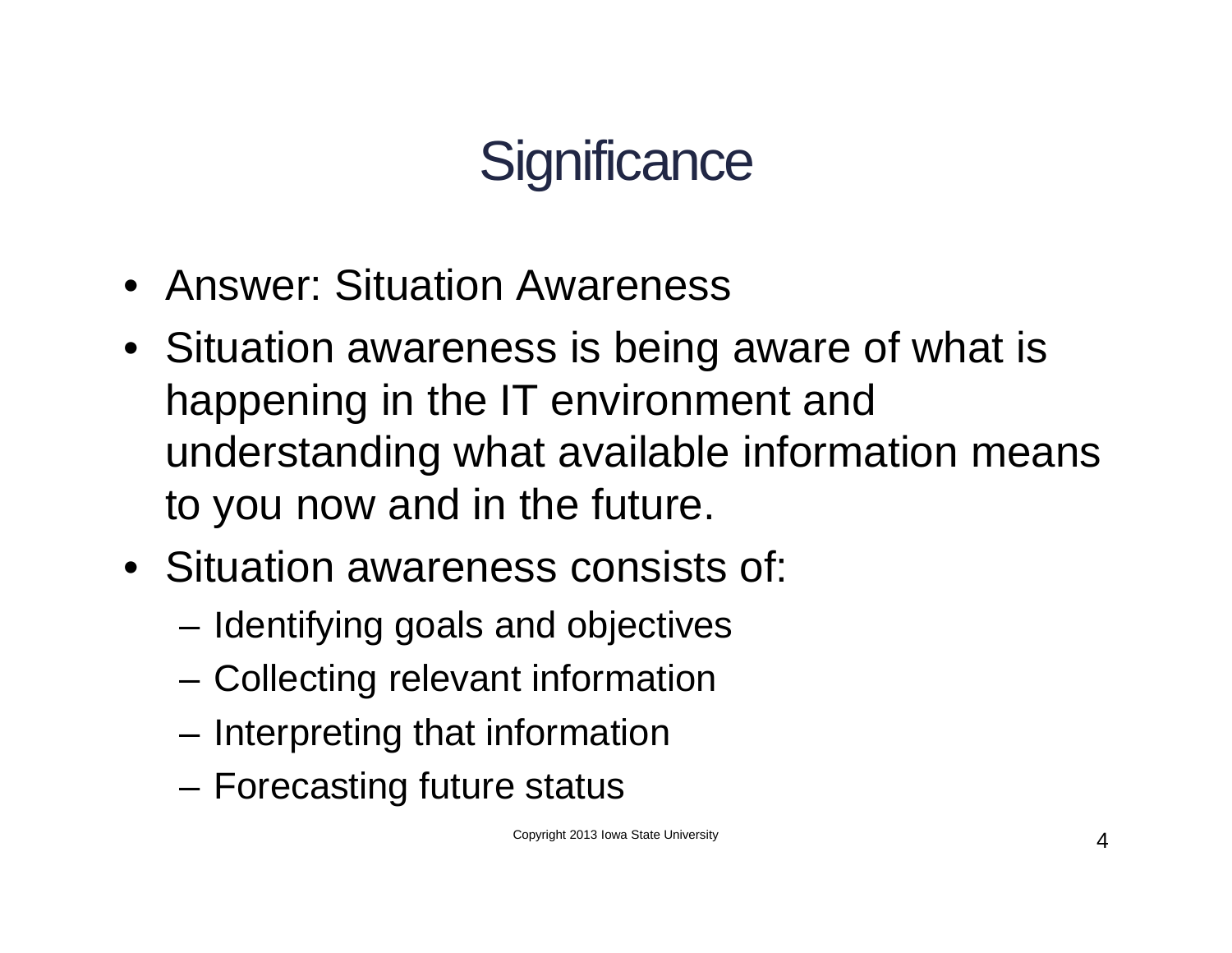- Identifying goals and objectives
	- Cyber defense competition
		- Discussed in future modules
- Collecting relevant information
	- Essentially event and information management is:
		- Identifying useful sources of event data
		- Ensuring that data is being collected
		- Ideally, centralizing and normalizing this data
		- Enabling analysis of this data
		- Managing data retention, security and destruction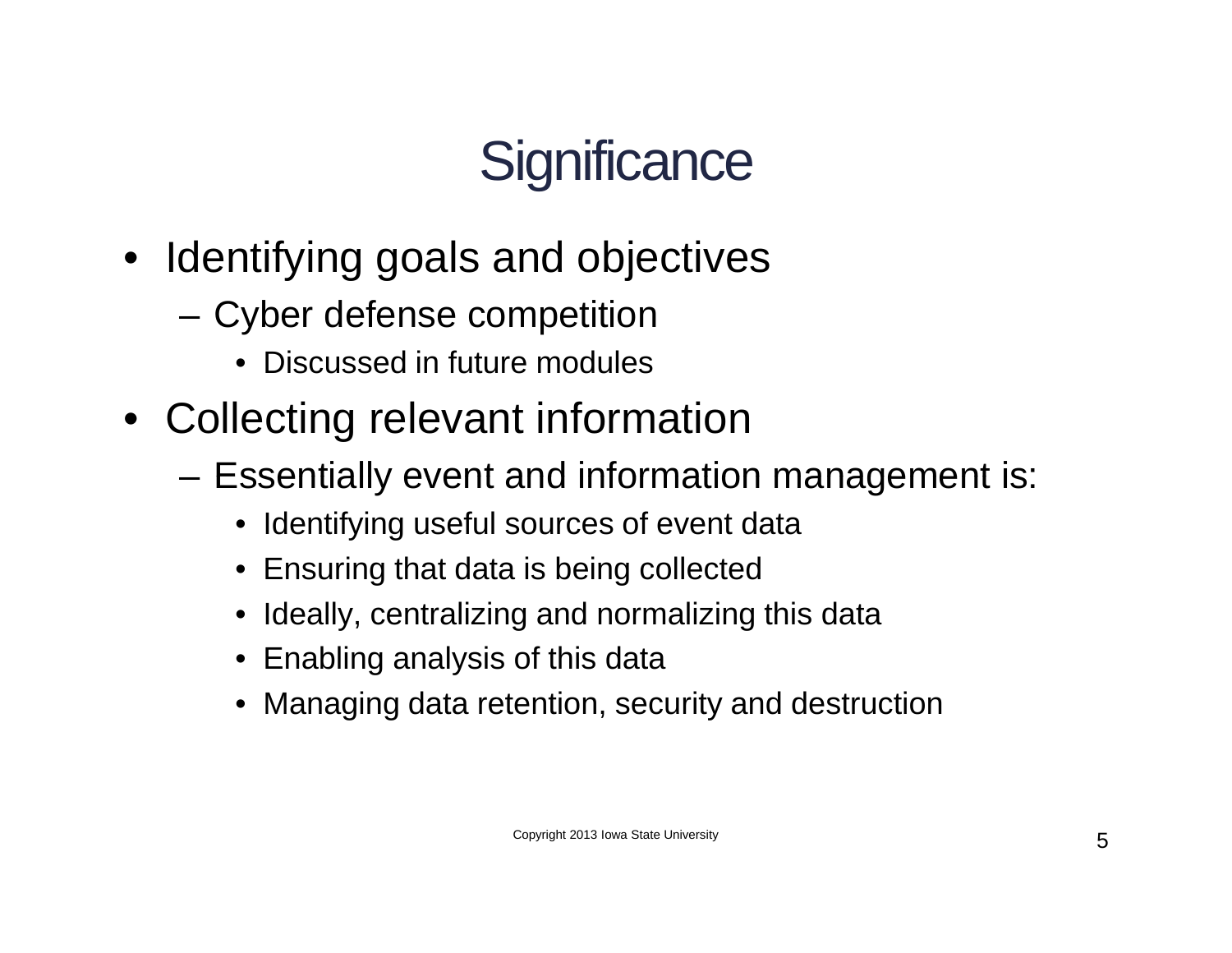- Event record analysis
	- Perception of the available event data
	- Locating relevant event data
	- Interpreting the meaning of this data
	- Verifying the interpretation
	- Forecasting future status
- Incident communication follows
	- Contacting and informing peers
	- Contacting and informing leaders
	- Contacting and informing customers (subject to approval)
	- Contacting and informing partners (subject to approval)
	- Contacting regulators and/or overarching incident tracking and reporting groups (subject to approval)

Copyright 2013 Iowa State University  $6 \left($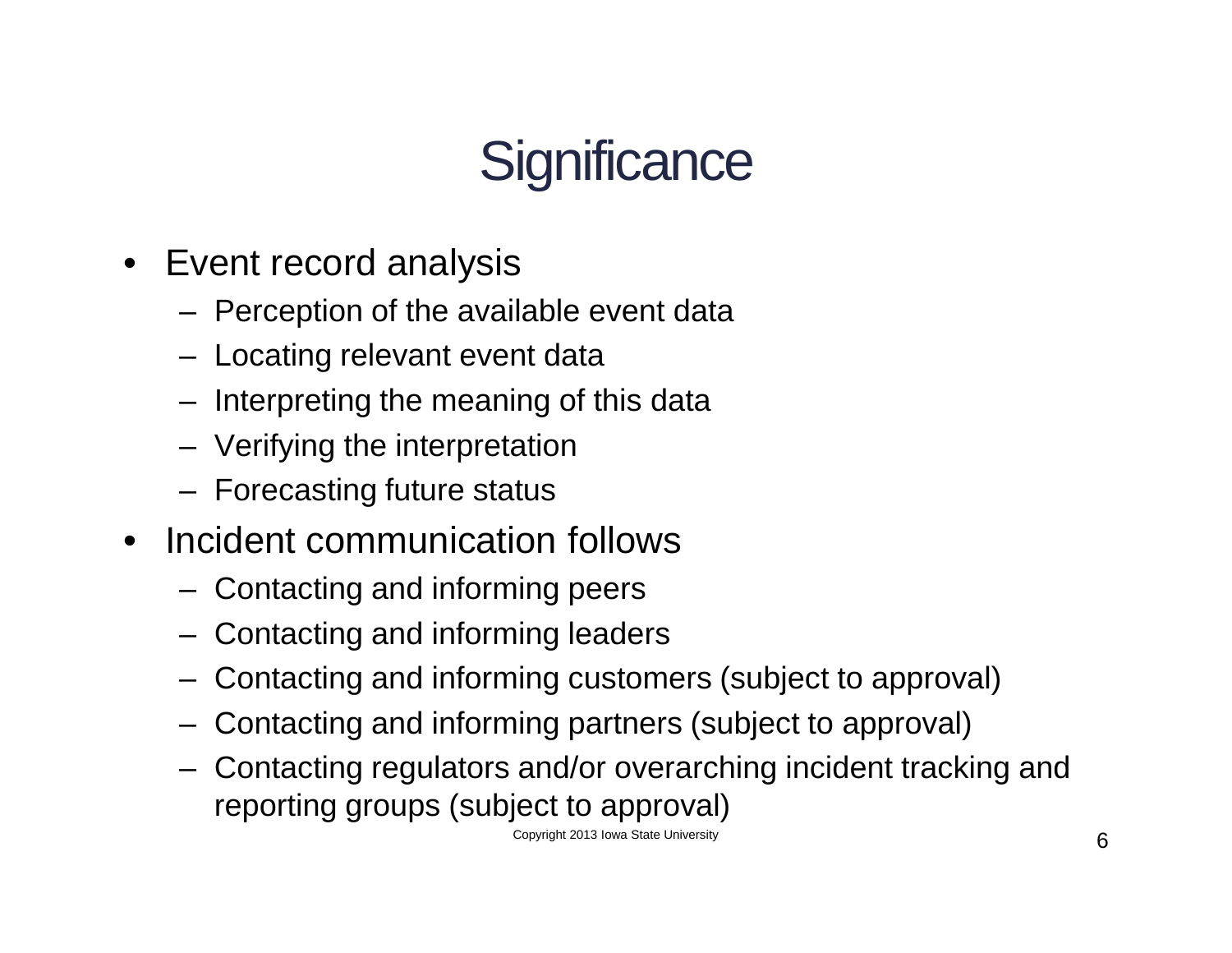- Essential in cyber security operations
	- The only dimension that is shared between physical and cyber space.
	- Yet, it is an artificial dimension
		- Unlike width, depth and height it does not physically exist
		- Time is historically referenced as units of progression of the Earth on its axis as well as orbiting around the sun
			- We actually measure a second as the 9,192,631,770 periods of the radiation corresponding to the transition between the two hyperfine levels of the ground state of the caesium 133 atom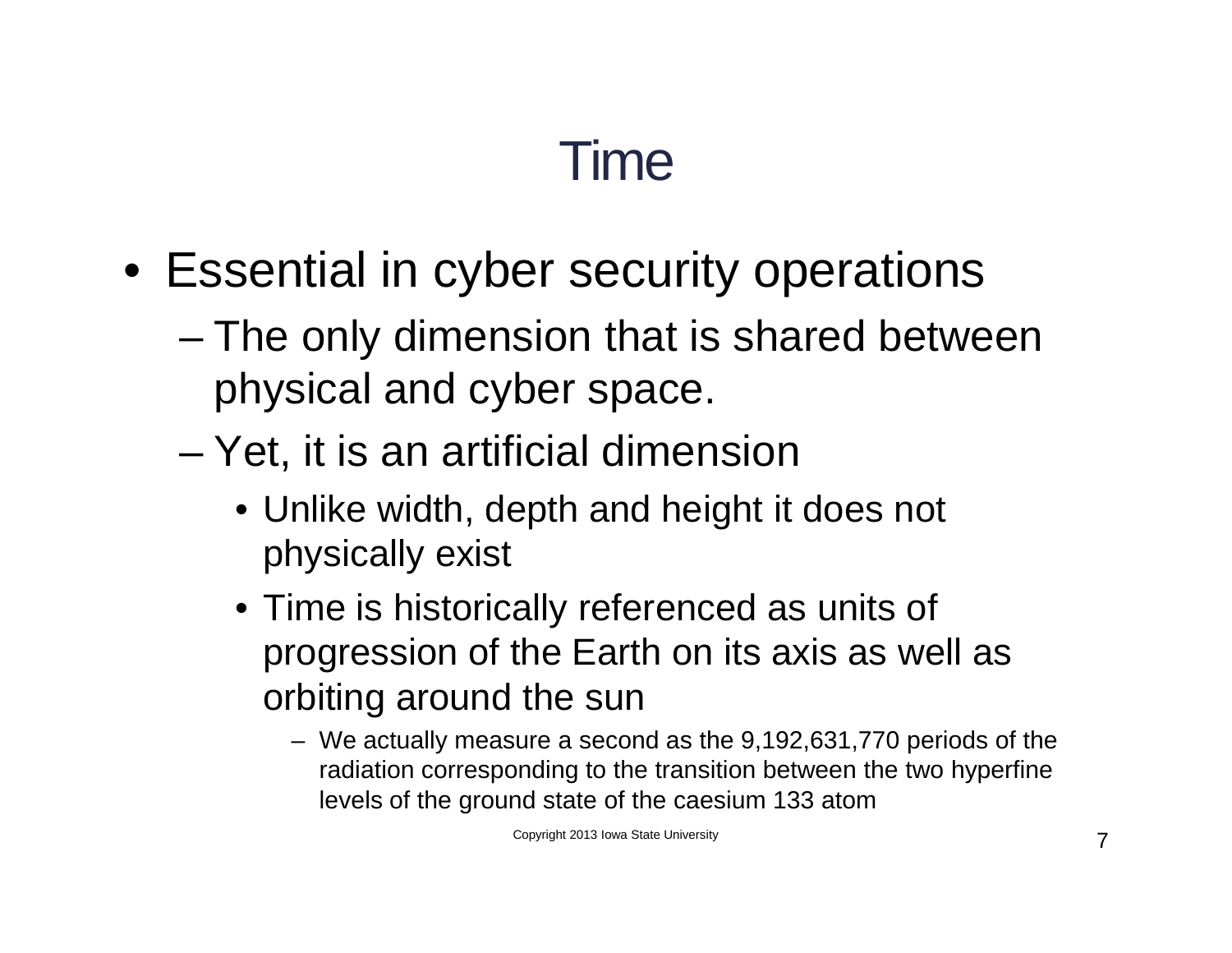- Absolute time
	- Time keeping is nearly universal in computing
	- Accurate time keeping is difficult
		- Clock mechanisms have minor defects that produce errors that accumulate over time
	- Constancy is important in time keeping
		- Like a drummer keeping the beat
		- Math can compensate for other imperfections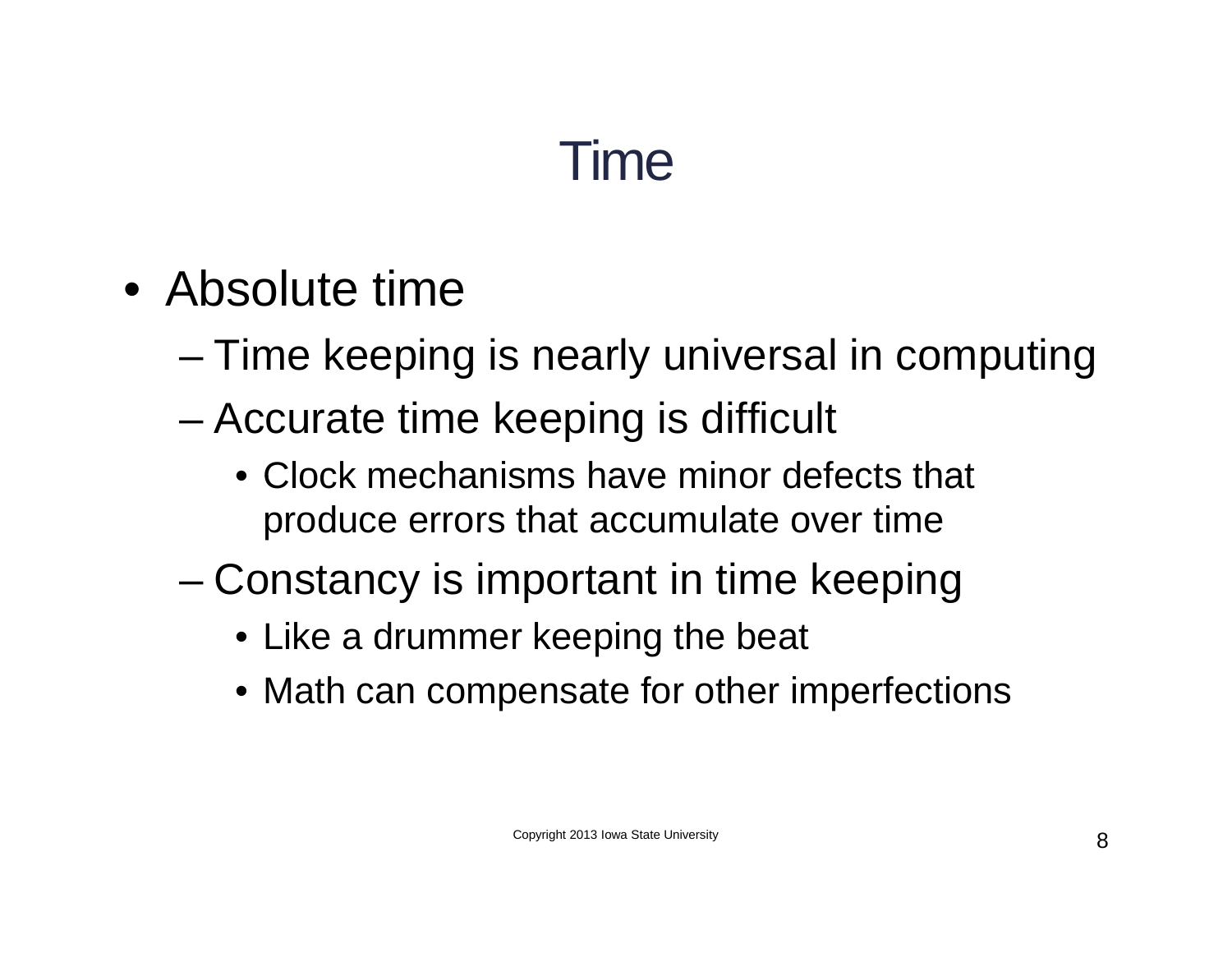- Relative time
	- Timeline analysis is very common
	- Evaluating events from multiple sources is as well
	- Forming a single timeline based on multiple sources will hinge on timestamps reported by these sources
	- Time zone differences can be confusing
		- Large organizations tend to pick one as the reference
	- Inconsistent time keeping may foil analysis
		- Did firewall see event A before or after anti-virus reported event B?
			- The answer may influence analysis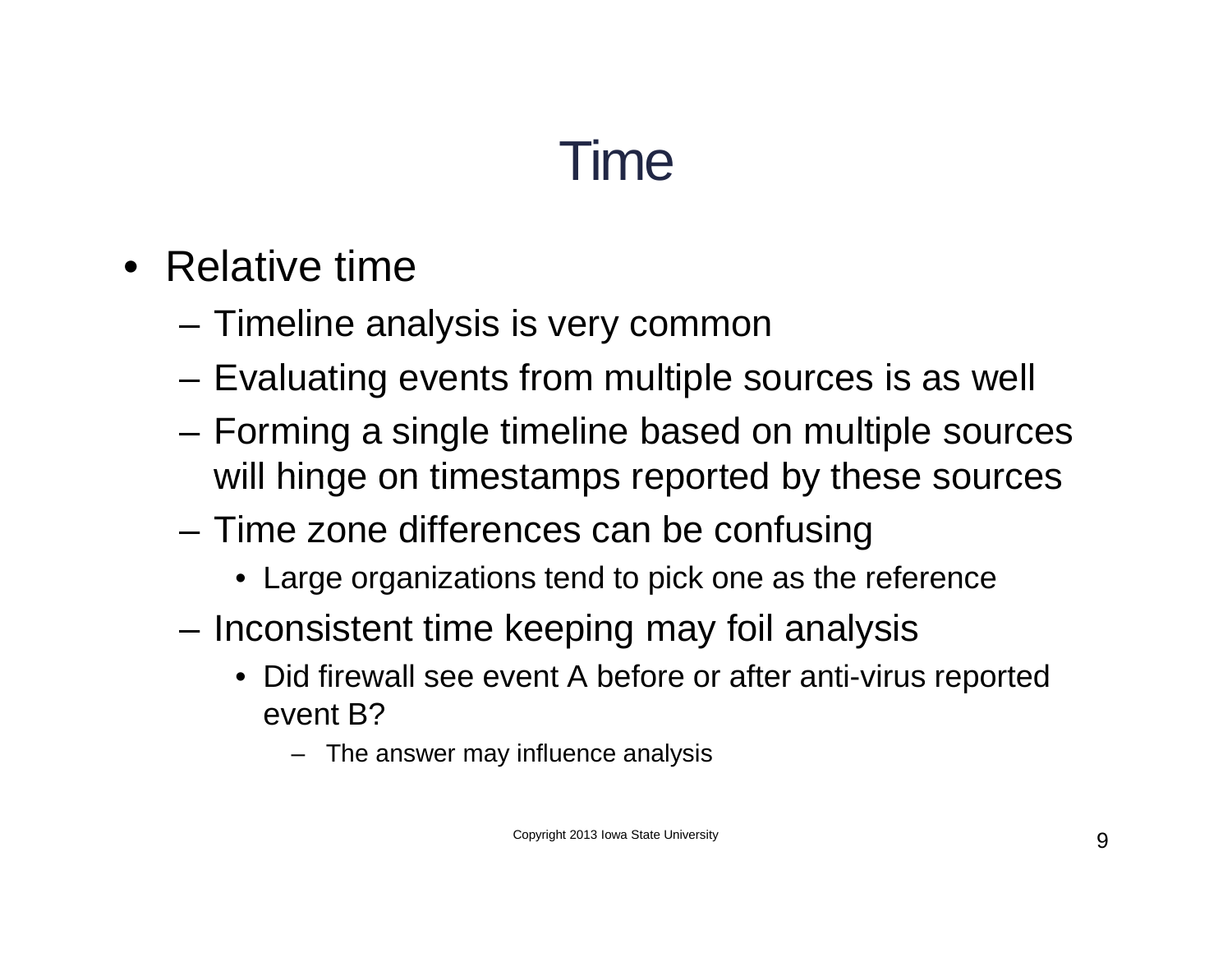- External time servers
	- Operating systems support using networked time servers
		- Time services are provided by Windows domain controllers
		- Time services are provided by Internet time servers
			- With Network Time Protocol (NTP) and related services time keeping sources can be distributed, architecturally similar to DNS name services.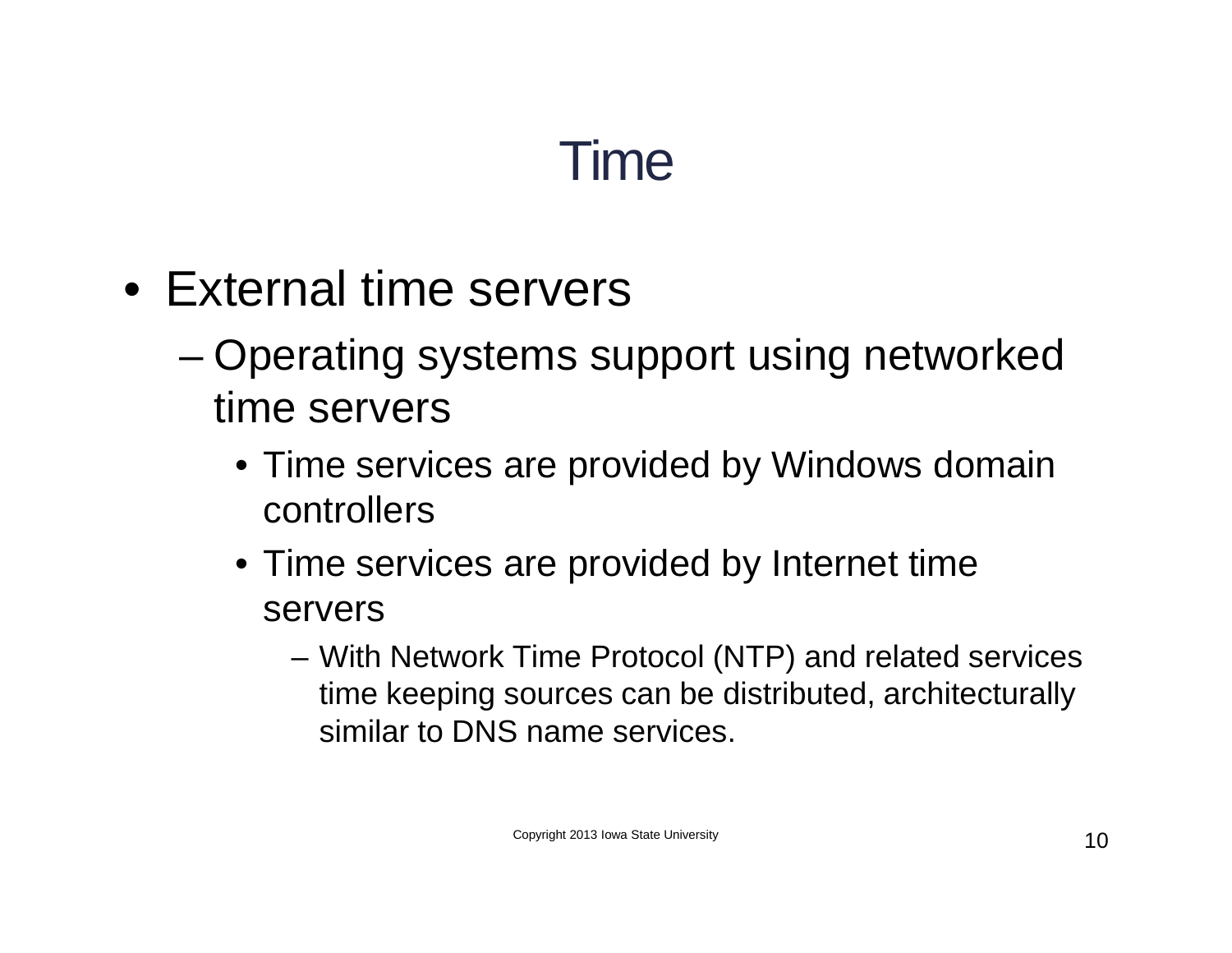- A common time source improves relative time reliability among event sources
	- If all sources agree when 10:43:23 occurs that is great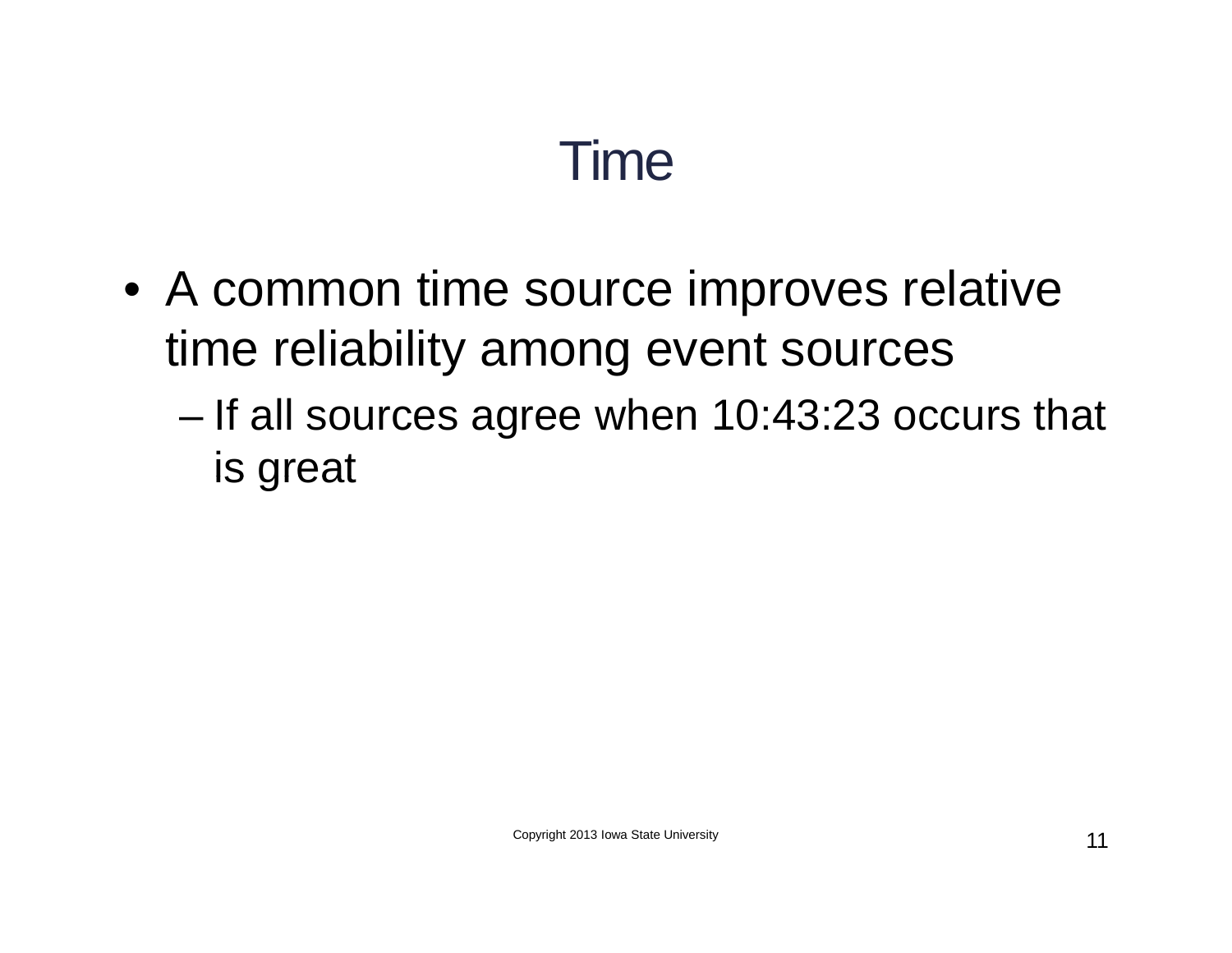### **Context**

- Analysis is highly sensitive to context
	- Where in the environment did the event(s) occur?
	- Relative to the organization's and societal calendar, when did it occur?
		- E.g. Weekend, Labor Day, first day of Q1
	- Are these events particularly unusual?
		- Did we change some technology?
		- Are we running our organization differently?
		- Is a contractor or new employee involved?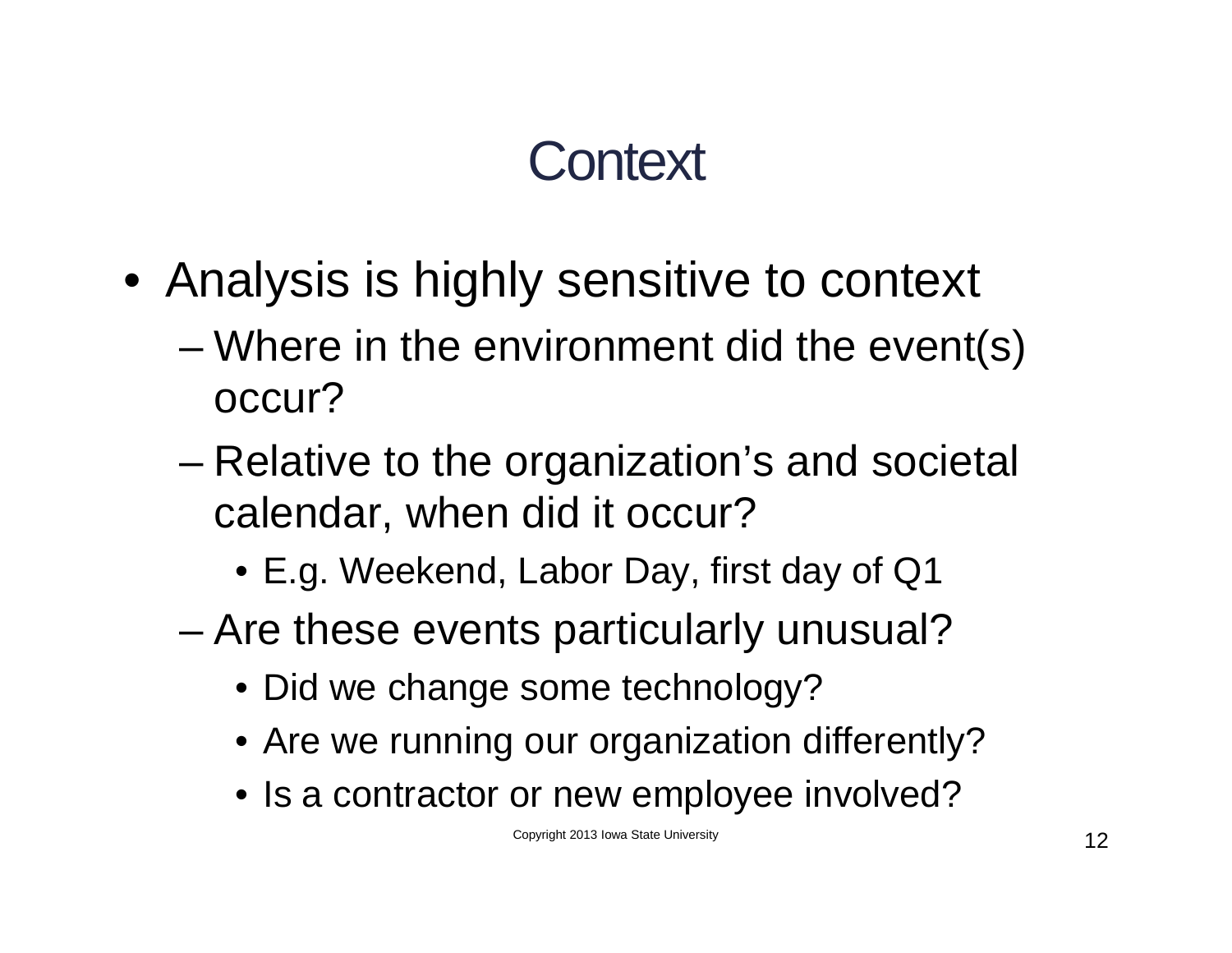### **Context**

- Events with attack signatures relevant to Windows vulnerabilities targeting a Unix system are less troubling.
	- Source may need to be scrutinized, but these events indicate an ineffective attack
- Trust in the event source may also influence analysis
	- Functional reliability
		- Is the absence of relevant events from the source an indication its offline or glitching?
	- Information reliability/accuracy
		- How often does its information accurately reflect "ground truth"
	- Source integrity
		- How likely is the source "telling a lie" at the moment?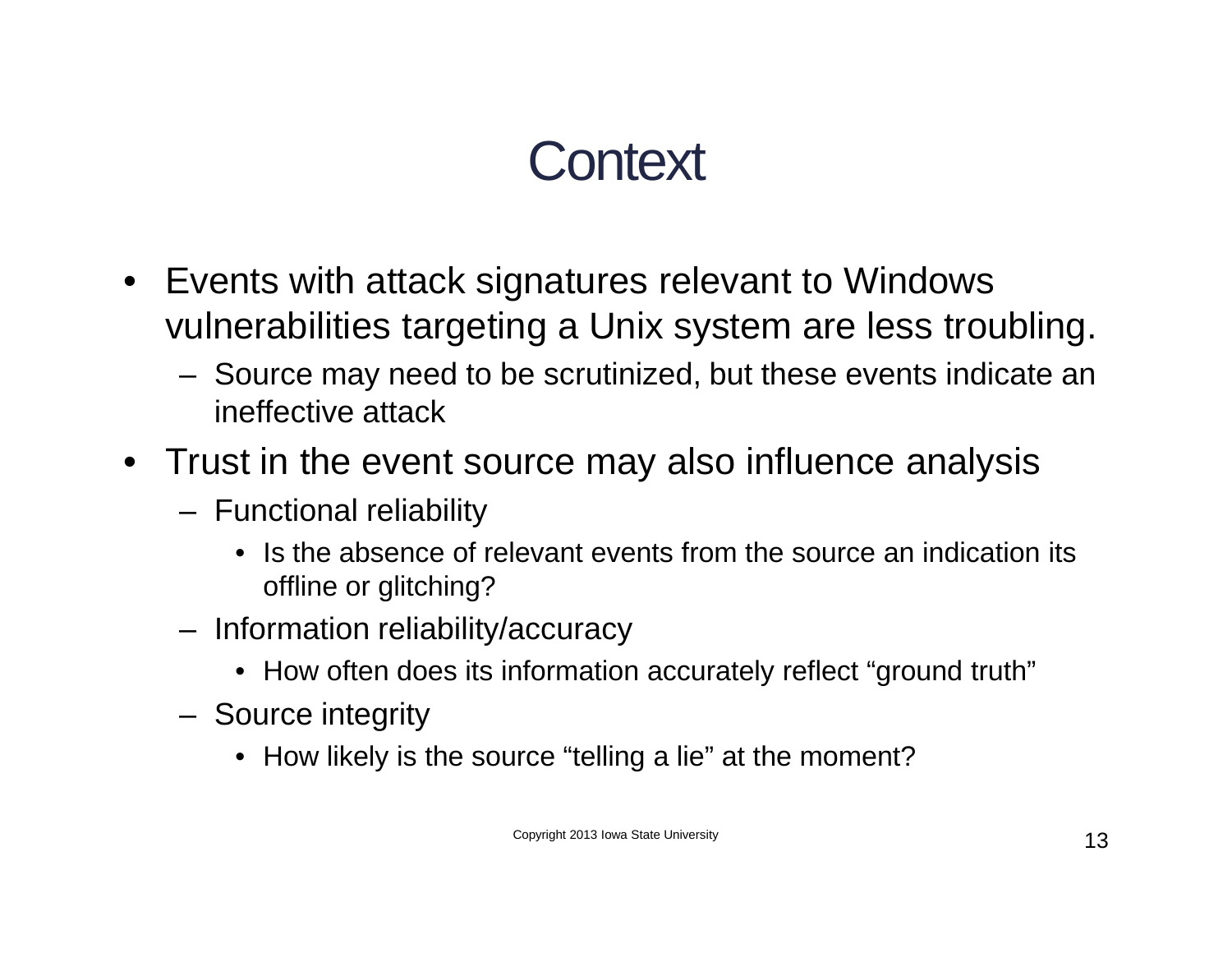### Broad Context

- Mission of the organization
- Regulatory constraints on the organization
- Value and sensitivity of information available within the IT environment
- Stakeholders of the organization
	- Customers
	- Personnel
	- Partners
	- Vendors
	- Owners

Copyright 2013 Iowa State University **14**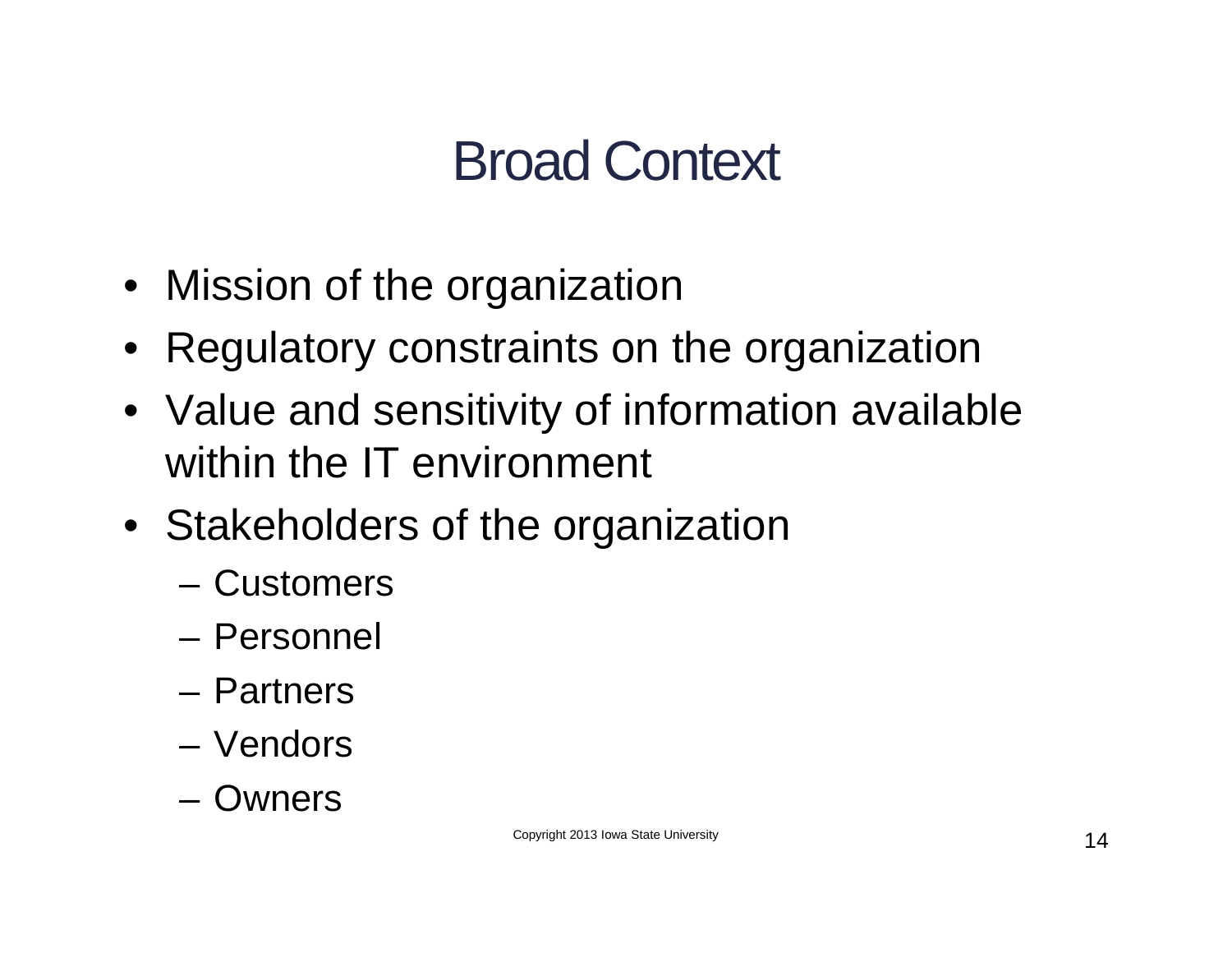#### Absence

- You do not know what you do not know
	- There is no event source in place able to report what is needed
	- Event source may not be capable of reporting relevant events
	- Event source may not be configured to report relevant events
	- Event collection may not know how to process reported events
	- Event content may be missing key attributes
	- Events are being collected but are filtered in the analysis view
- Events not recorded are lost
- Recorded events not collected will be purged
	- Limited device storage is a factor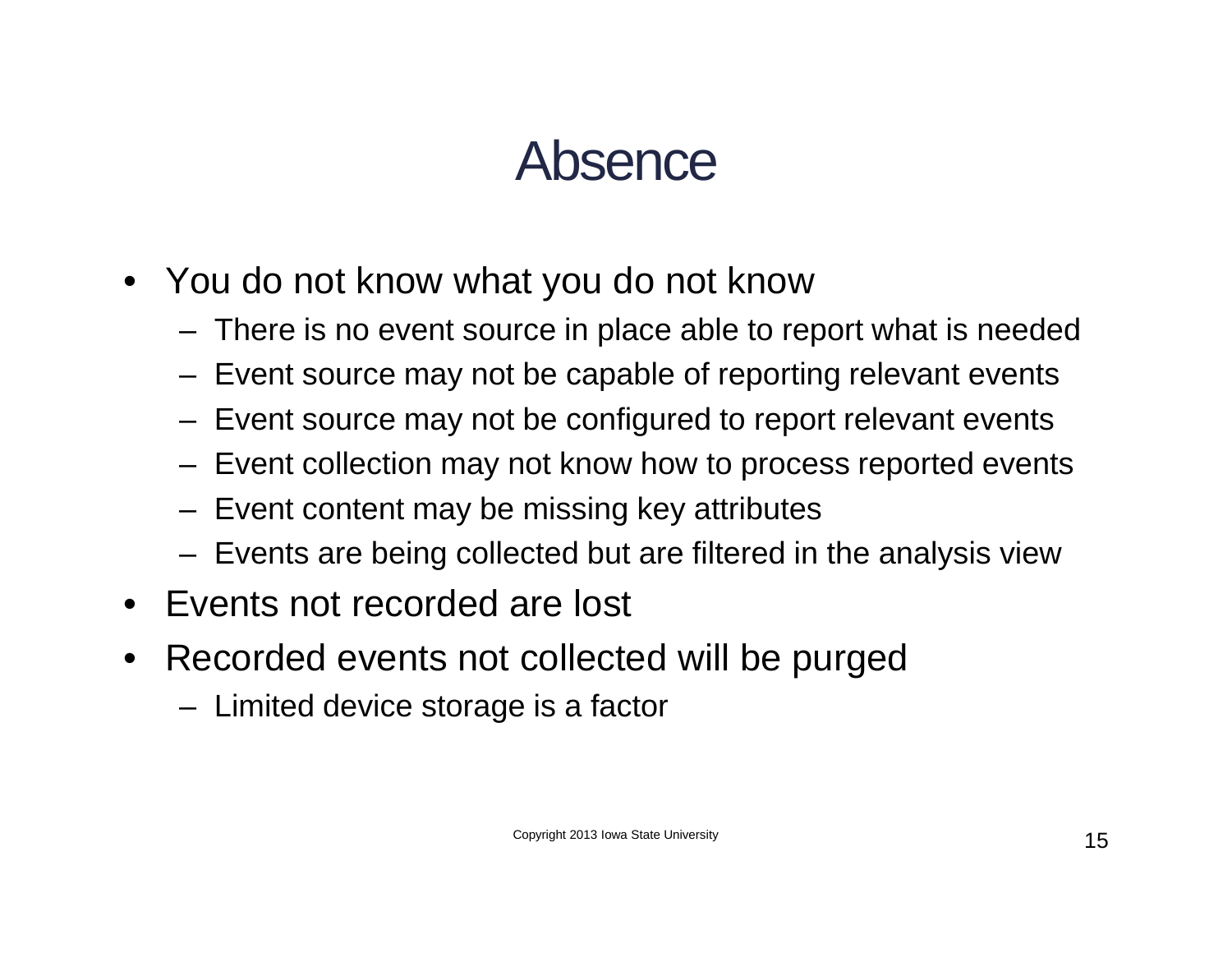### User Activity

- A sequence of actions taken in order to fulfill user goals and/or objectives
	- Processes may act as a proxy for the user who enabled them
		- Unintended automated actions may be observed possibly resulting from technology design, configuration and possible compromise
- User intentions are not typically discernable in event records.
	- An individual action may be recorded in one or more event records by one or more sources.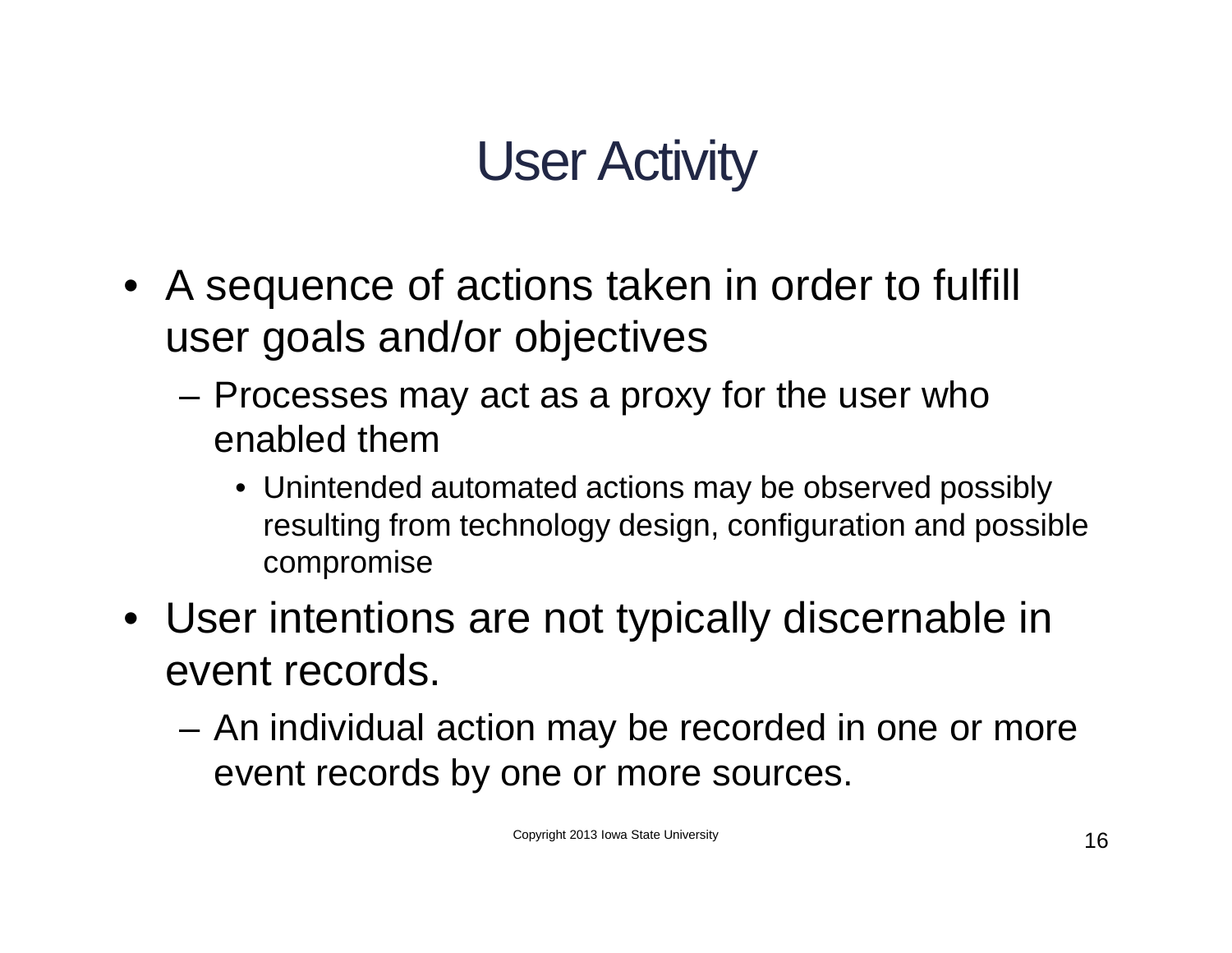#### User Activity Analysis

- Often there is a lack of metadata or context recorded in events that tie an event to an action and furthermore ties an action to user activity.
- If a user activity is composed of a set of actions, analysts and their tools attempt to:
	- Relate event records from multiple sources to an action that caused them
	- With actions identified and the available context, analysts attempt to associate actions to activities.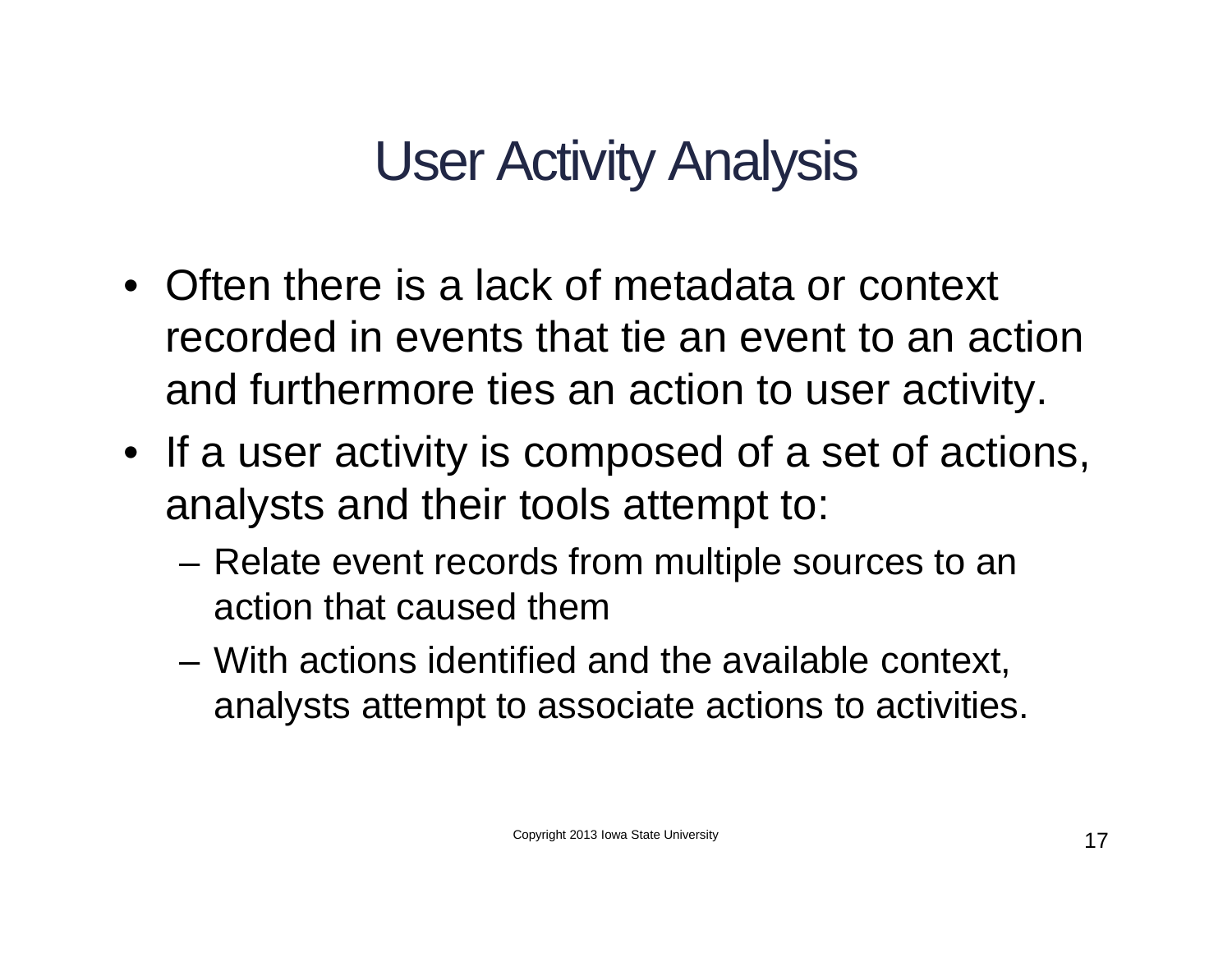### Activity Analysis

- Analysts attempt to determine the goals or objectives of these activities
	- The nature of the recorded events assist with determining:
		- whether the actions violate security policy,
		- whether or not the intentions are malicious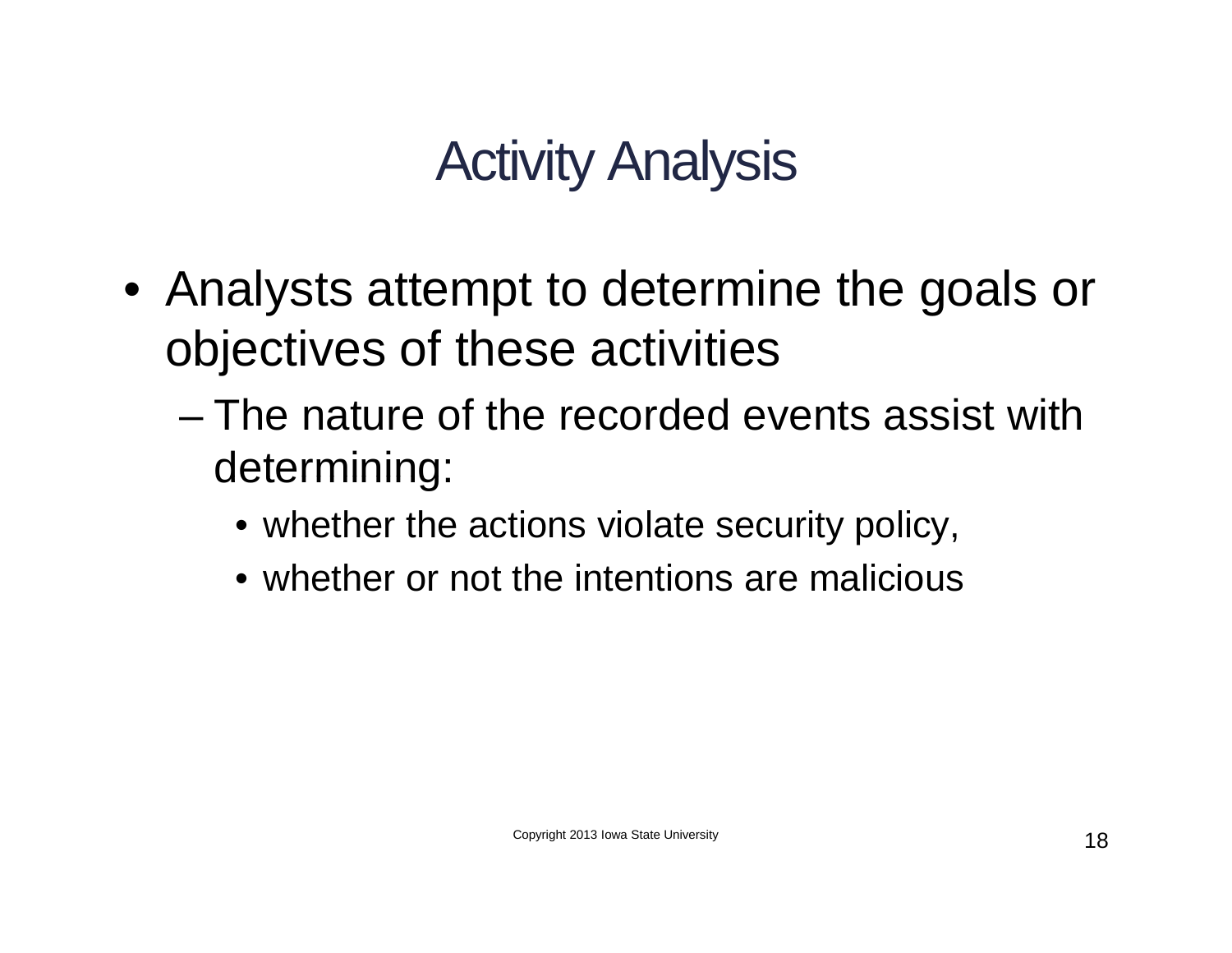- Event stores:
	- Text files are appended to as new events are recorded
		- Commonly called: log files or logs
		- Common Sources: Operating system services, application processes, firewalls, routers
	- Database tables
		- Common Sources: MS Windows events, database application events, centralized IDS event repositories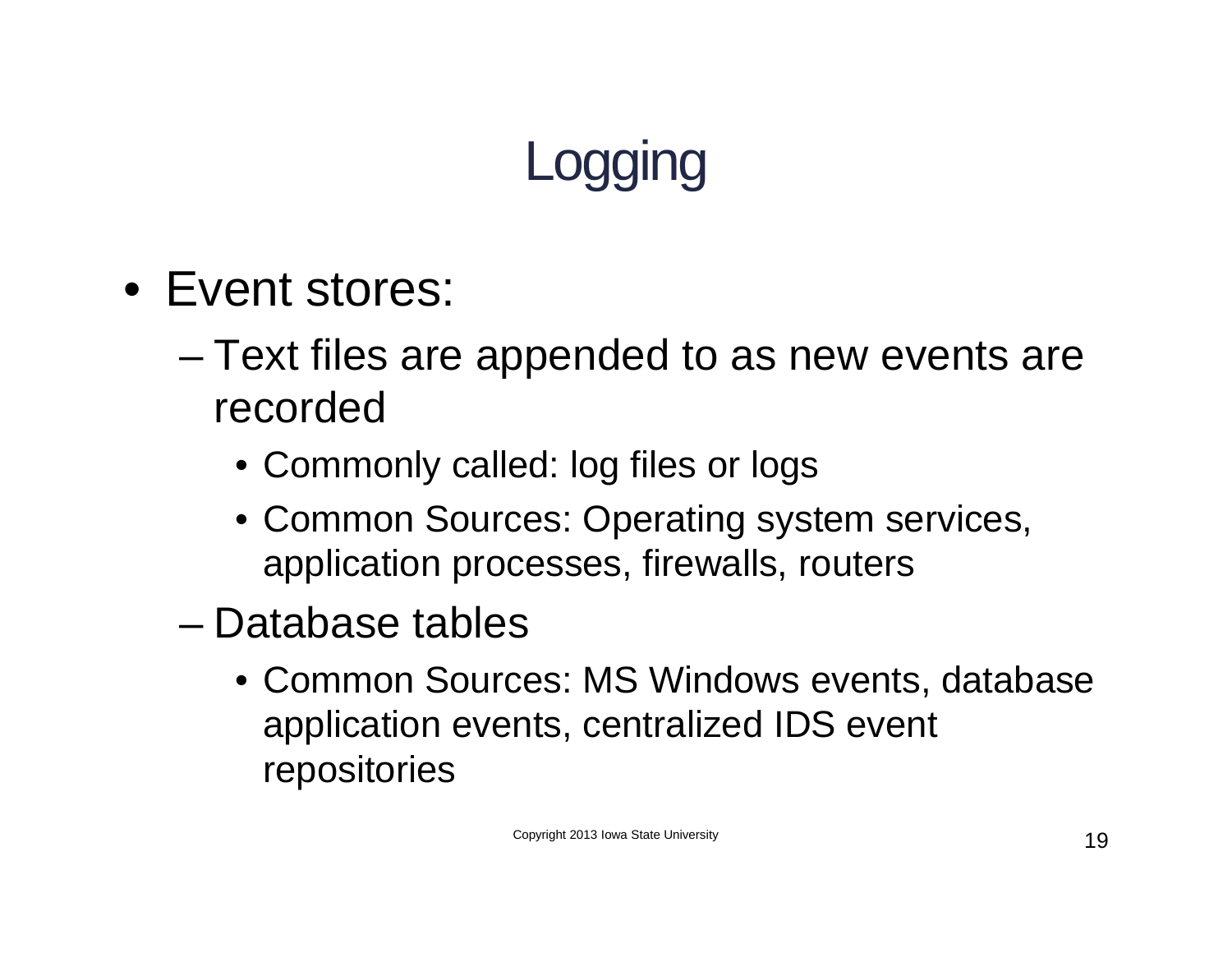- On Hosts
	- Unix, Linux, Mac OS X
		- Commonly use text logs
			- Some logs may be structured with XML
		- Log locations vary on filesystem by OS
			- Log configuration tends to be centrally managed within OS
			- Common logging service is called syslog, it commonly uses /etc/syslog.conf for configuration
		- Log files can get large
			- File rotation is commonly implemented
			- File compression is also a common practice

Copyright 2013 Iowa State University **20**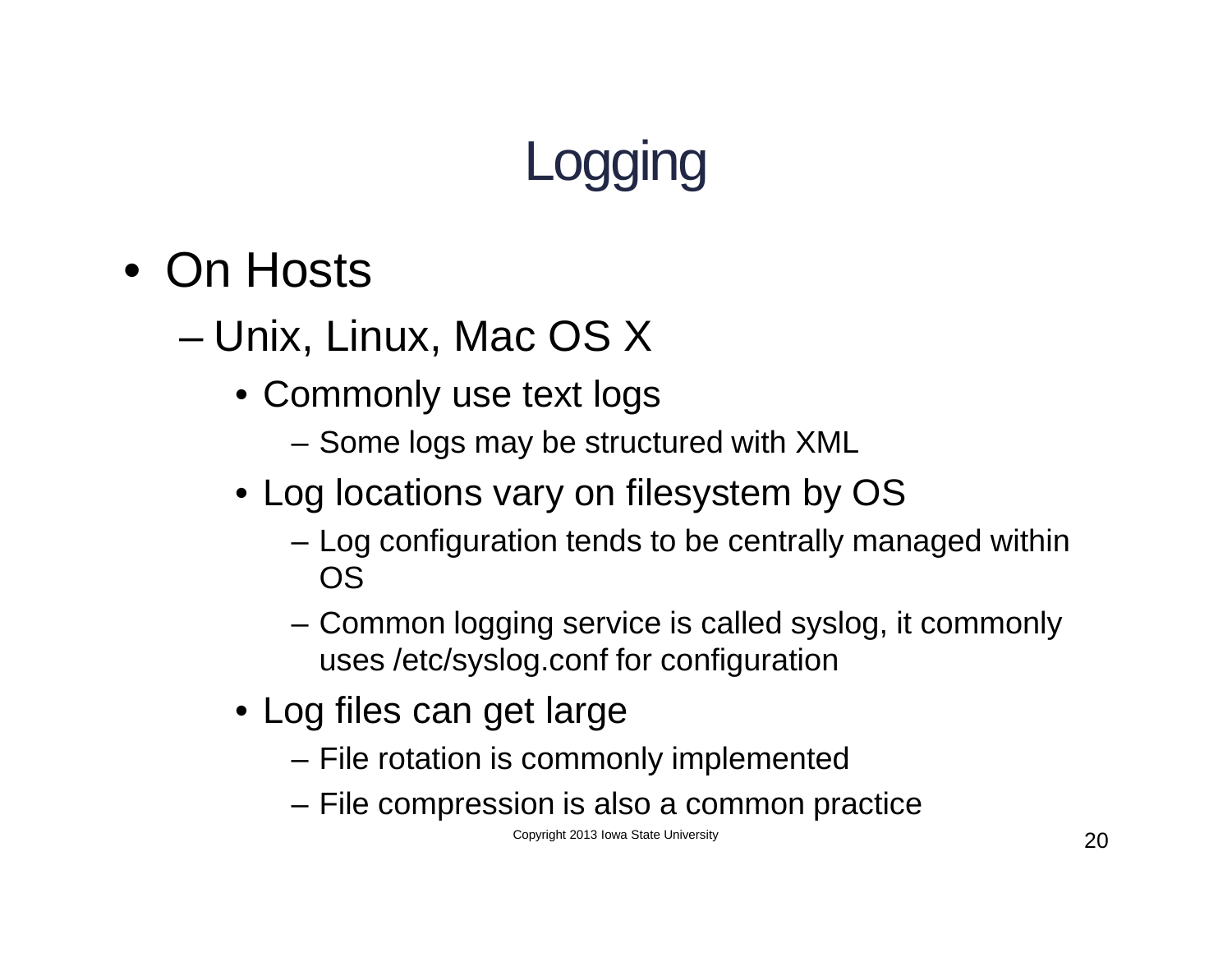- On Hosts
	- Windows
		- Classes of event types are segregated
			- Application, Security, System and more
		- Access to log entries is via Event Viewer
		- Event Viewer supports viewing remote Windows logs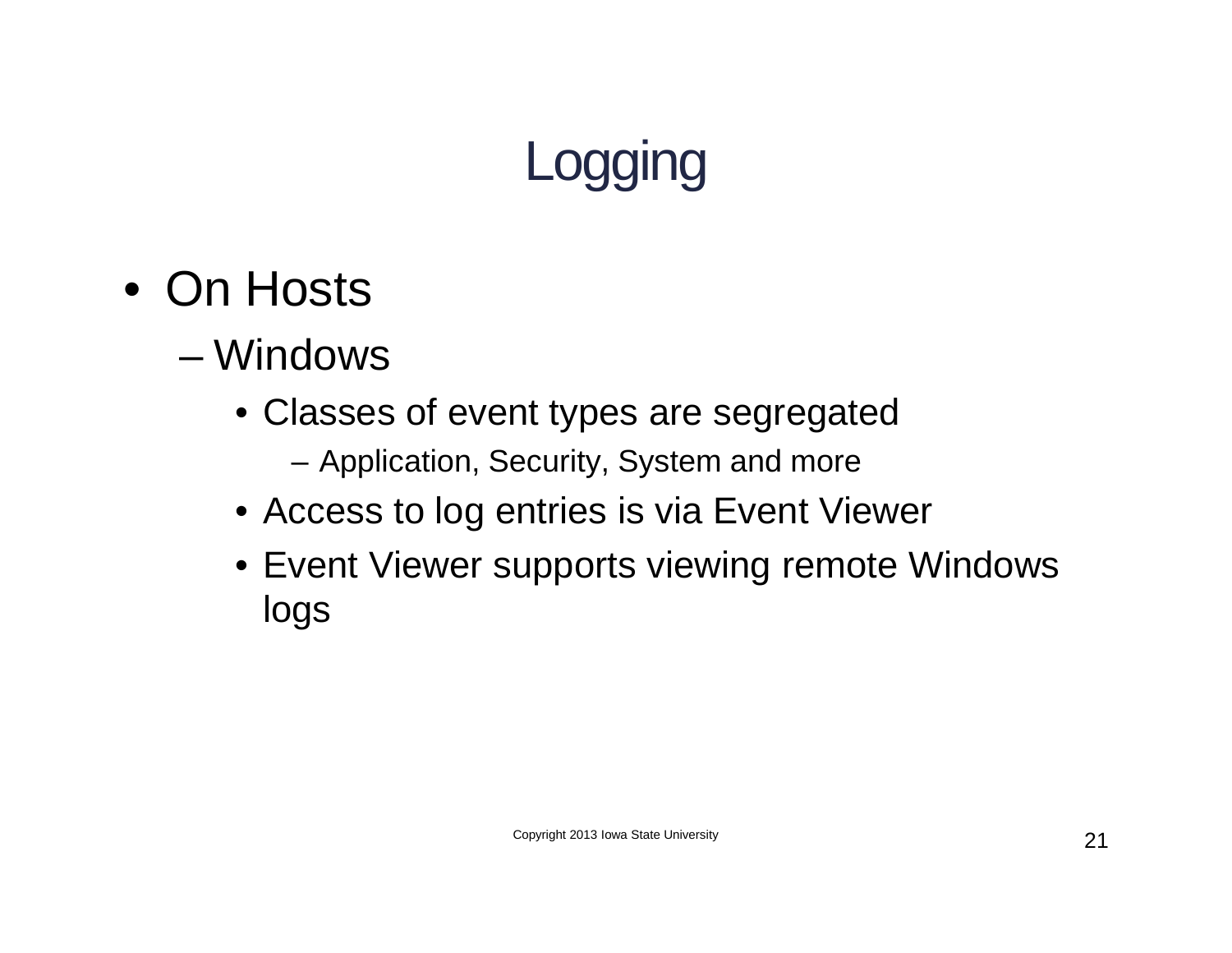- On Infrastructure Devices
	- Log file conventions are less consistent
	- Commonly, device commands and utilities are available to review the log
	- Non-volatile memory is fairly scarce
		- Busy devices will be unable store log entries for very long
	- A "log host" can be established to collect device log entries centrally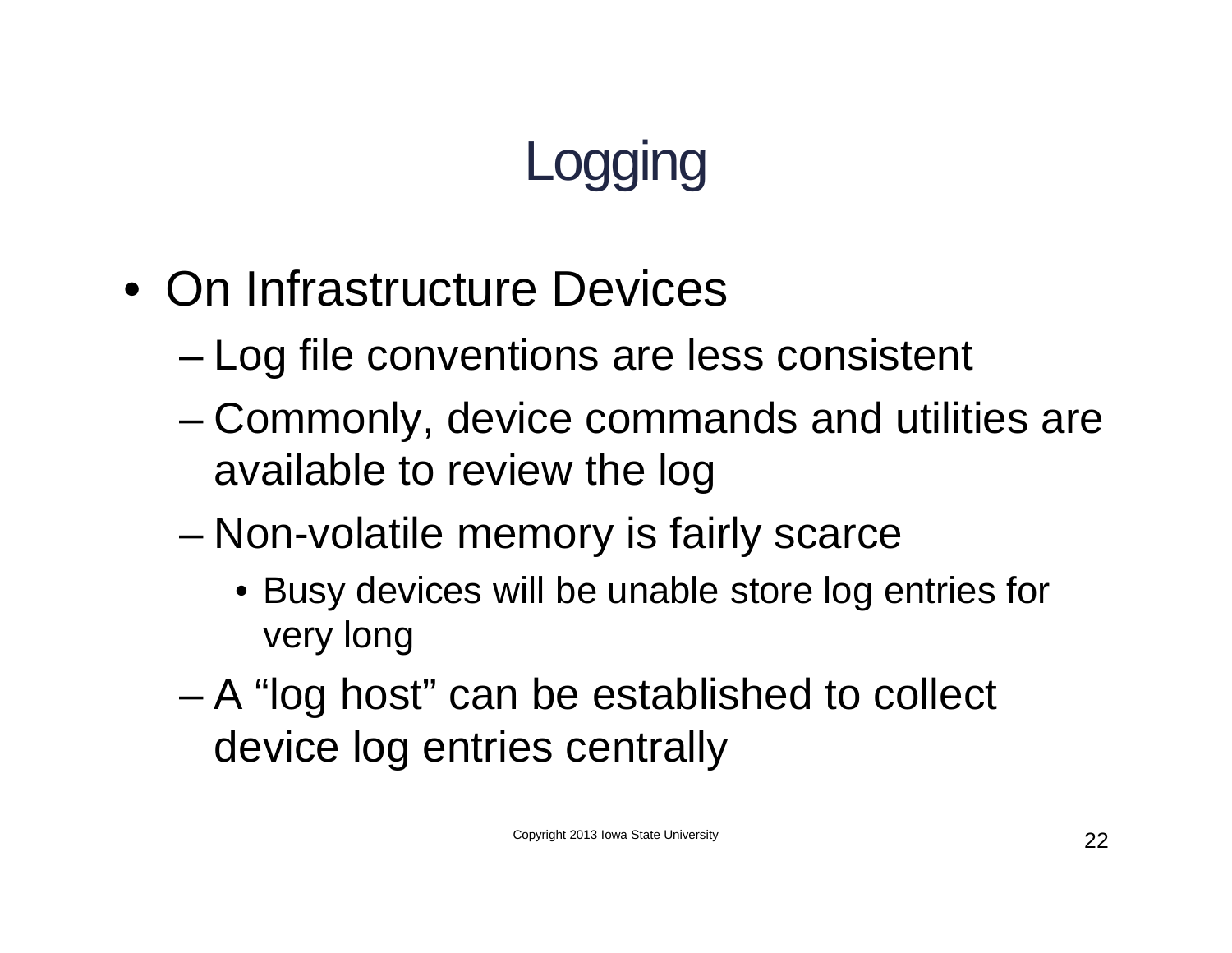### Logged-Content Awareness and Interpretation

- Very challenging
	- Many sources of event data
	- Many locations where event data are stored
		- Within one platform
		- Between platforms
	- Each source type uses its own event structure, terminology and operational context
	- Volumes of log entries can be large
		- Needles in a haystack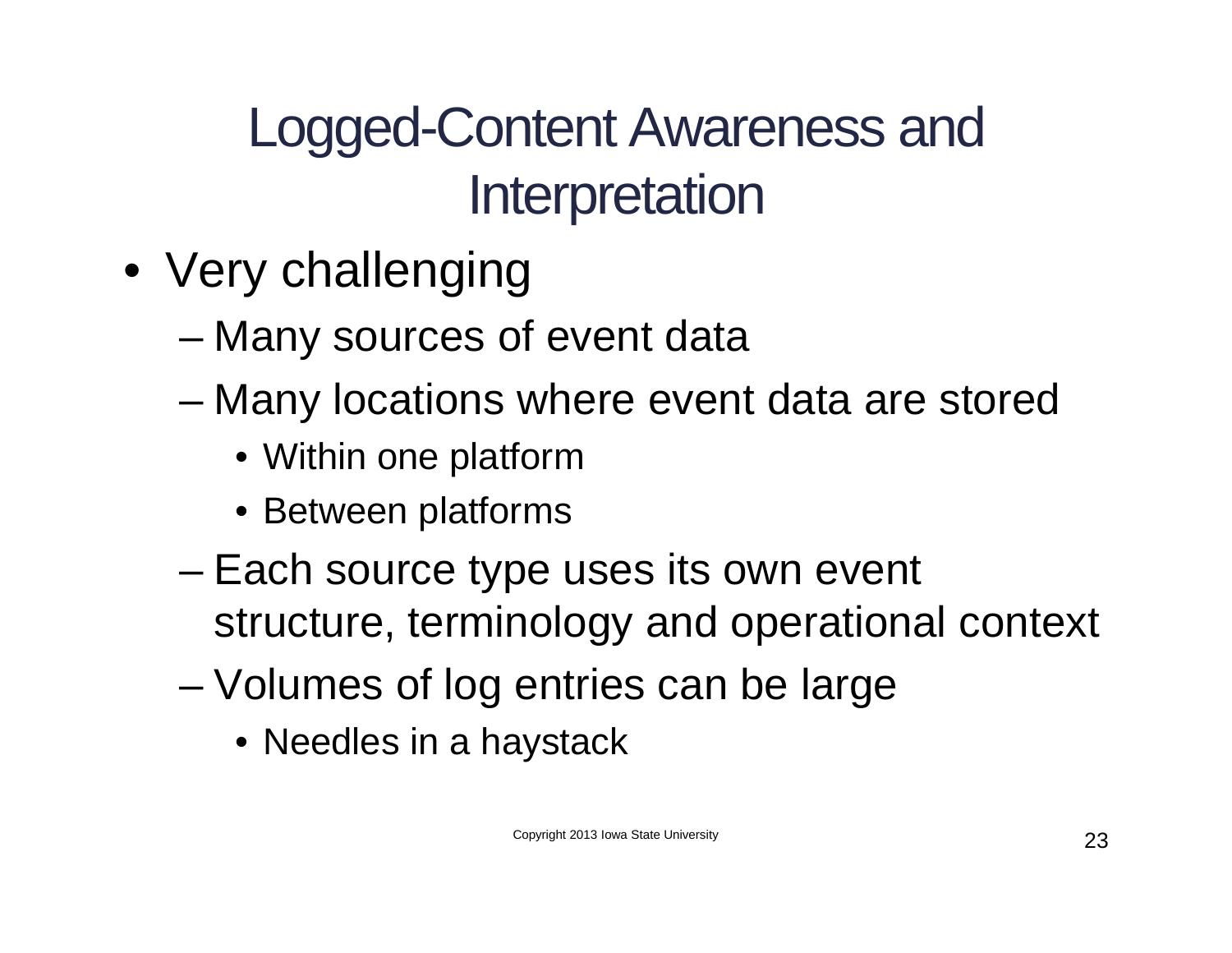Security Event and Information Management (SEIM)

- Consolidates events into a single repository
- Normalizes the structure of the events
- Provides dynamic views of the event collection
- Provides cross-source event interpretation
- Labor intensive to install and configure
- Further discussion is outside of scope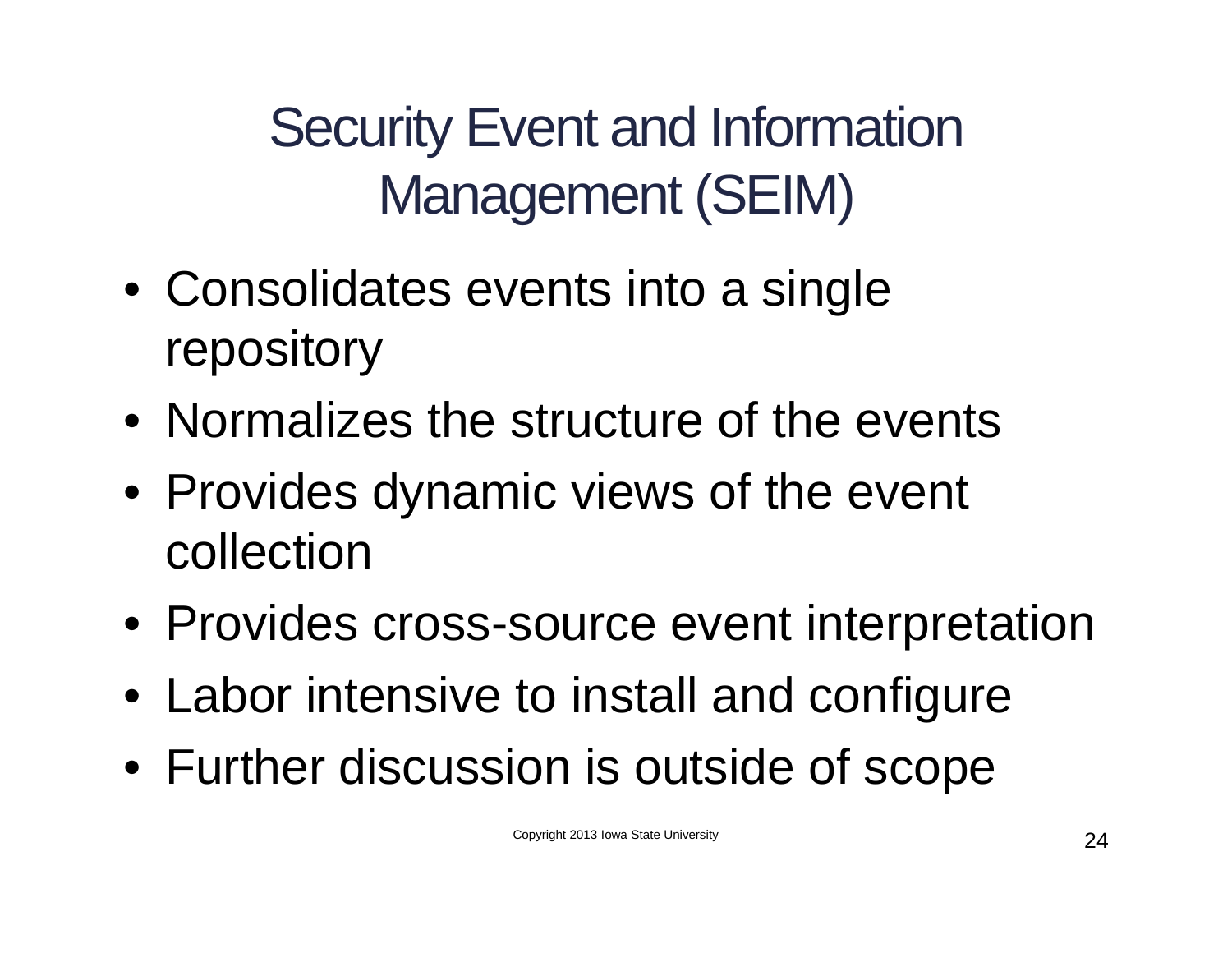### Monitoring Sources

- Dynamic sources of operational information
	- Typically these sources complement traditional logging
	- Many sources do not provide a historical record
	- SNMP is a common mechanism for monitoring infrastructure devices
		- Devices with console access often provide tools helpful for monitoring
	- Operating systems and applications provide monitoring tools
		- Unix: top, ps, last, who, iostat, netstat, uptime, du, df
		- Windows: Performance Monitor, Computer Management Copyright 2013 Iowa State University **25**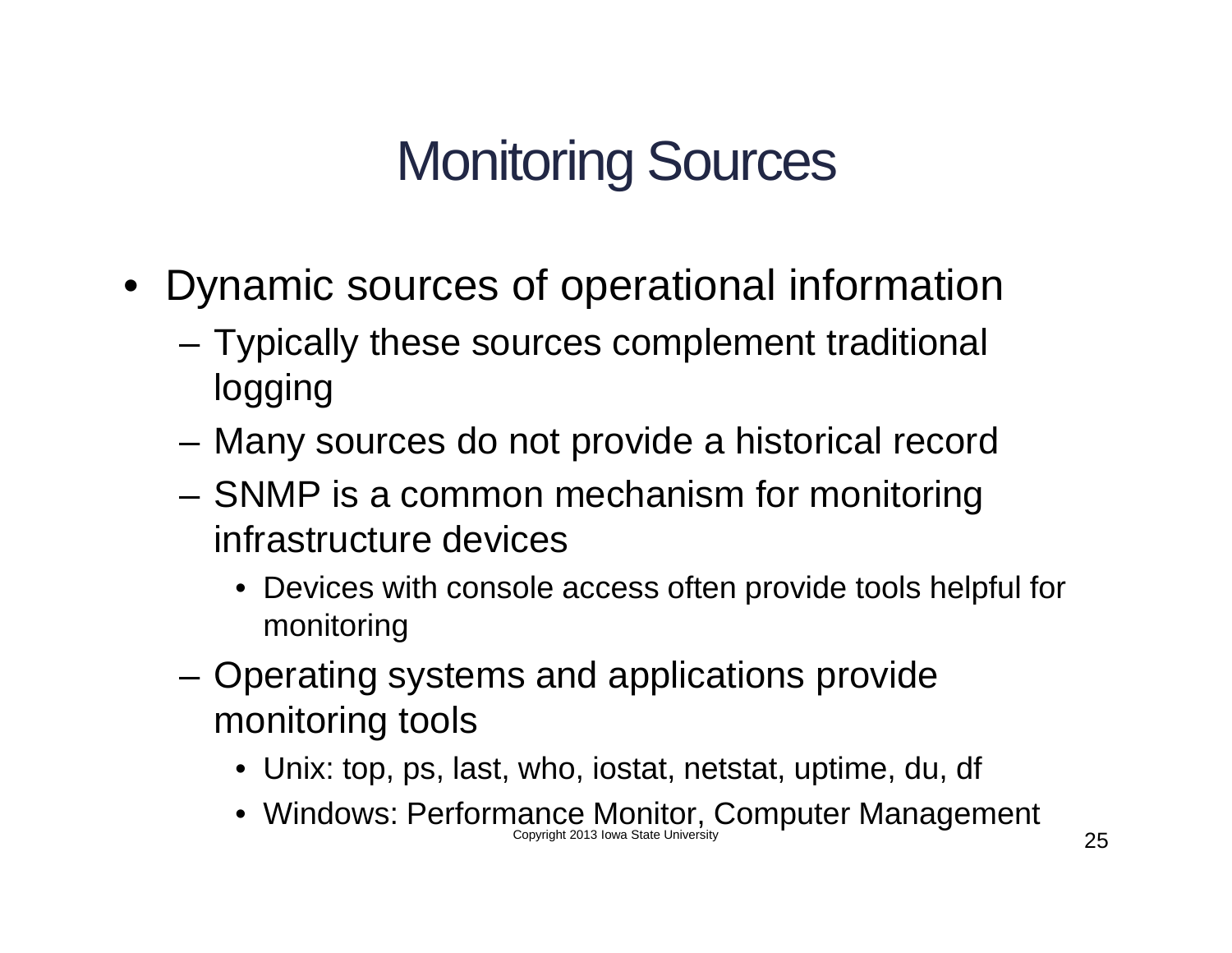#### Platform Status & Statistics

- Operational health
	- Available services
	- Available resources
	- Patch installation status
	- Security controls operational status
	- Shared resources to network users
	- Operational status of network resources being utilized
- Current & historical performance
	- Load on processing
	- Volume of network I/O
	- Volume of storage I/O
- Remaining capacity
	- Memory
	- Disk space
	- Licenses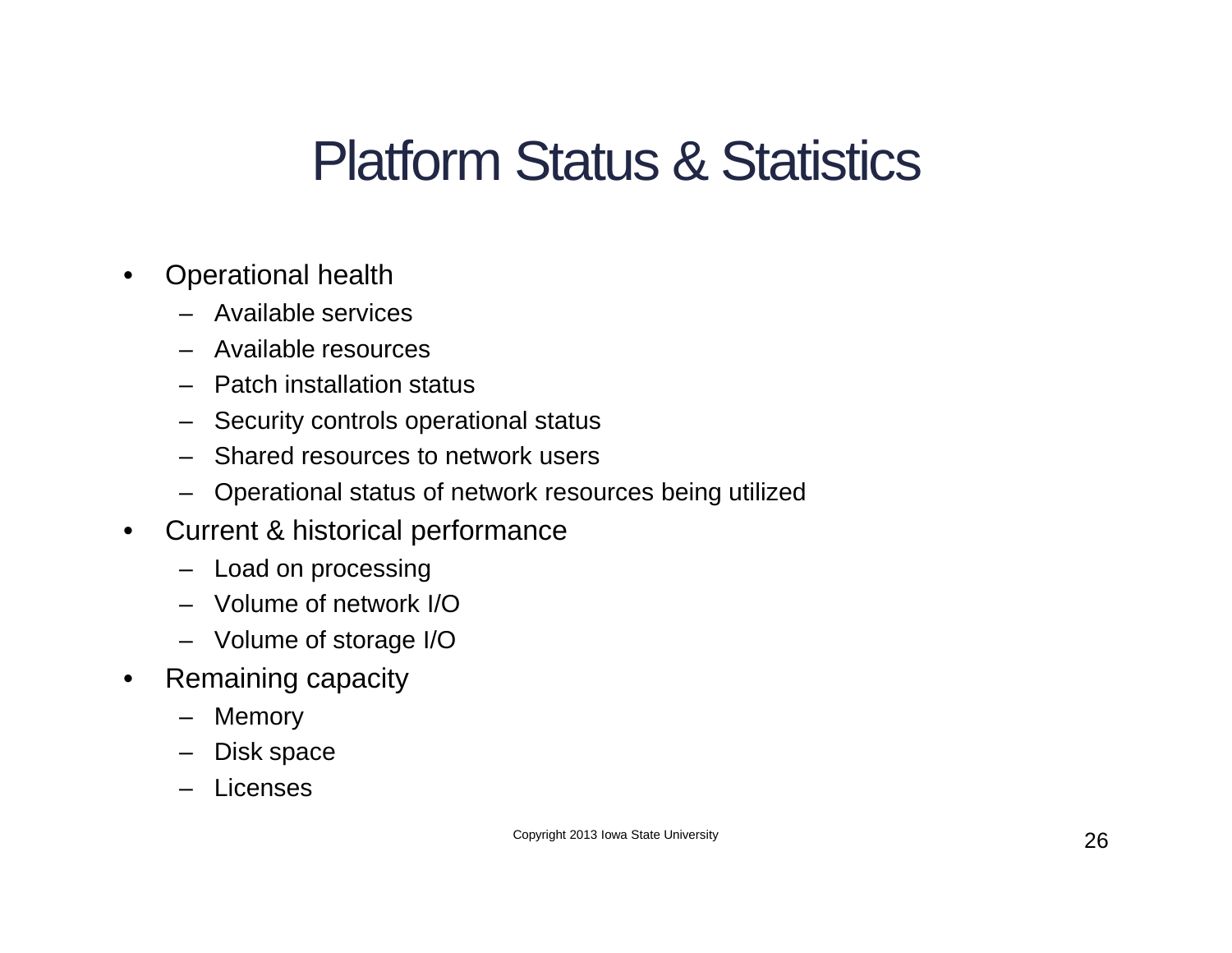#### Services Statistics

- Apache web server has status reporting – mod\_status needs to be enabled
- Not all services provide operational statistics
	- Alternate products for the same service (DNS, mail, SSH) may support operational monitoring
		- This feature may differentiate one solution from a popular implementation (BIND, sendmail, etc.)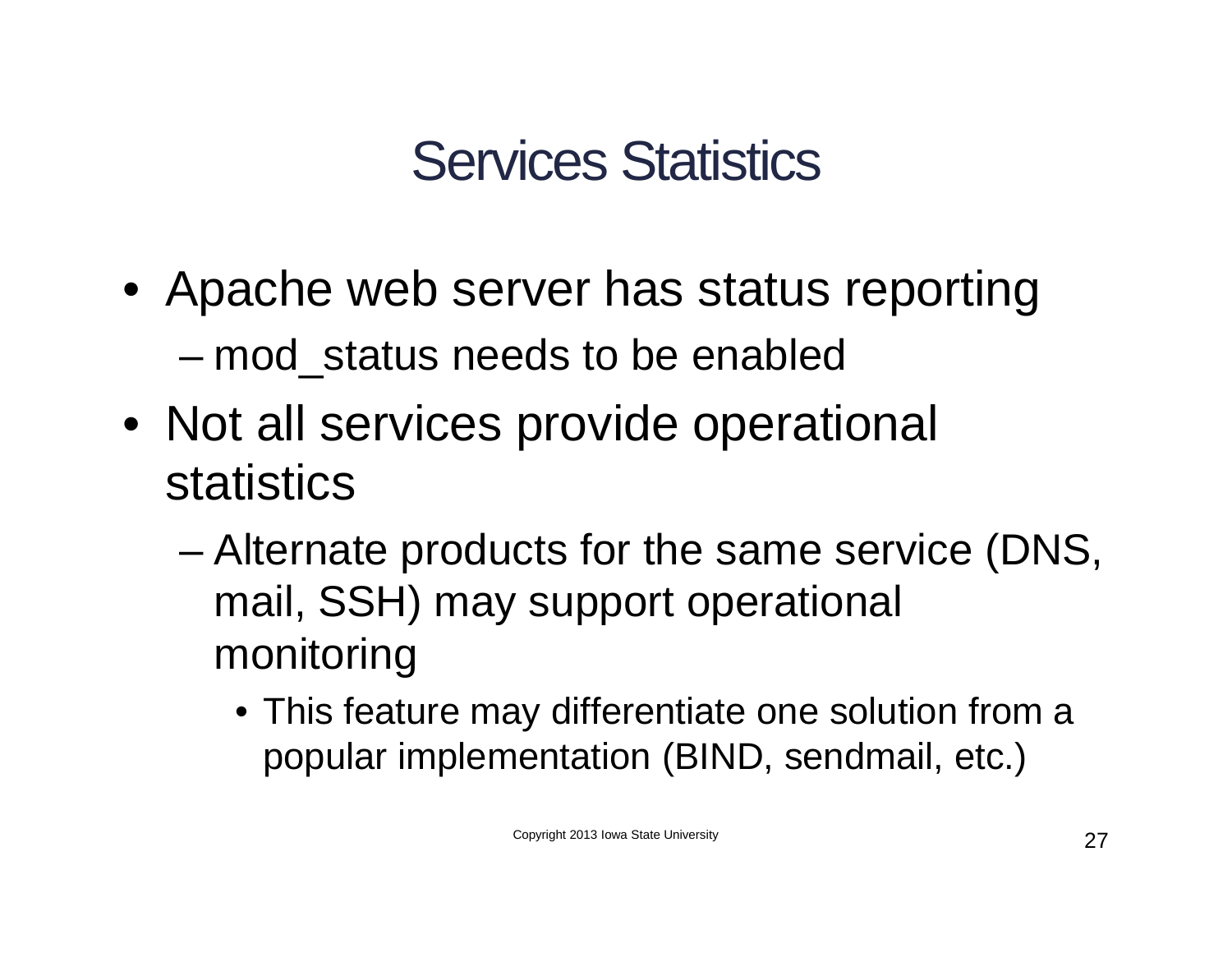#### User Actions

- Operating systems and authenticated services are able to record user actions
	- Monitoring
		- Unix tools: ps, top, lsof
			- Output fields can be intimidating
		- Windows tools: Task Manager
	- Logging
		- Some services will log user actions (e.g. ssh)
		- Windows tools: Event Viewer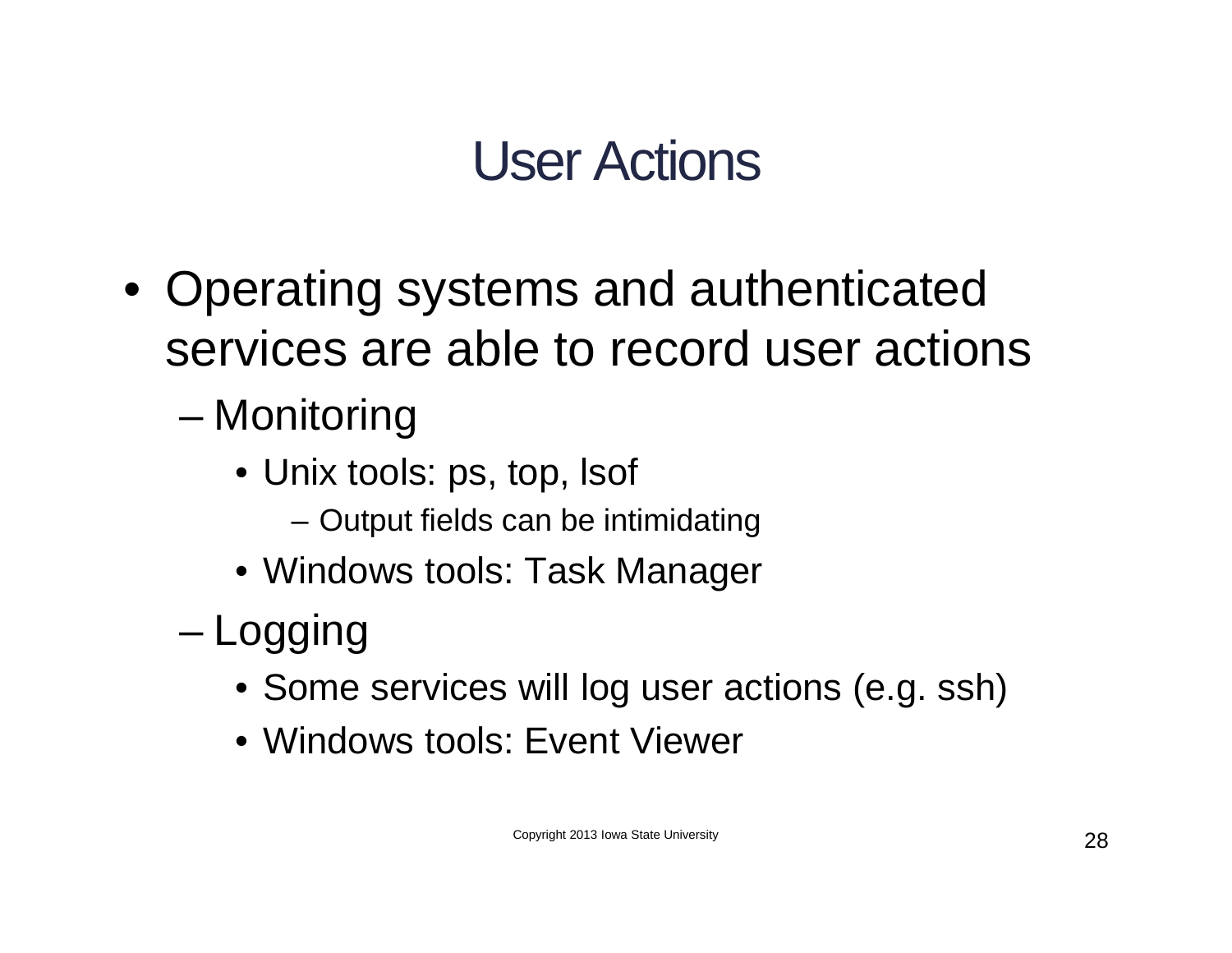- Log analysis
	- Manual log review
	- Automated via custom or third-party tools
	- Motivations
		- Develop a baseline of what is "normal" user, system and environmental behavior
		- Identify an operational or security problem not previously reported by other means
			- Essentially anomaly detection
		- Verify or locate supporting evidence of an incident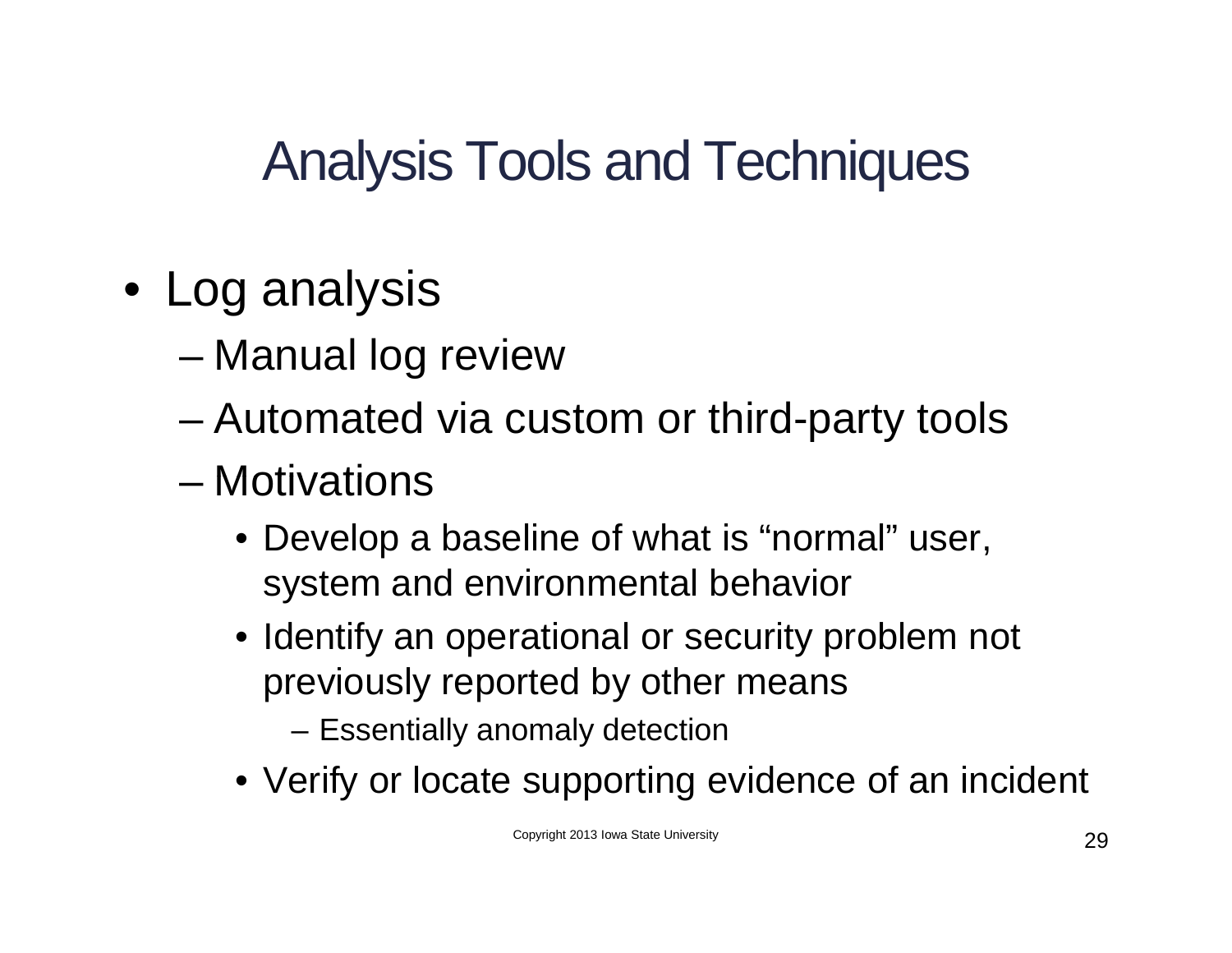- Event Correlation
	- Relating and finding greater meaning from events generated by more than one event source.
	- Relating events from multiple sources requires that events share in some fashion a common operational context.
		- E.g. Sources are along a common operational path from threat's point of entry to the target
		- E.g. Sources serve a common function (e.g. anti-virus) and are placed throughout the IT environment. Multiple sources reporting a common issue may indicate the breadth of scope of the incident.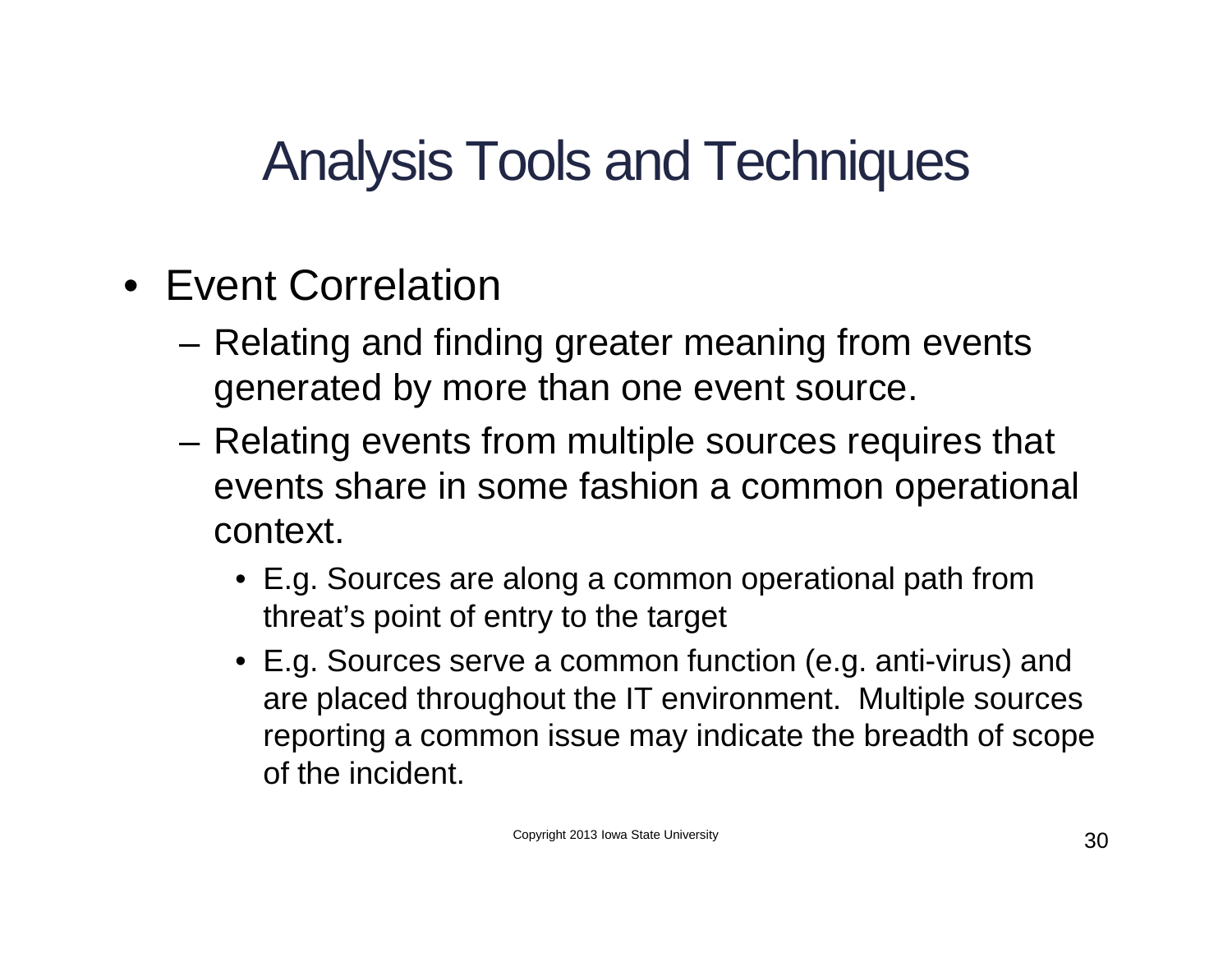- Event Correlation
	- Common approach to identifying relationships among multiple sources is to identify common attributes among the events
		- Attributes are ideally produced natively by the event source as an inherent attribute of the threat
		- Supplementing the attribute pool may be necessary in order to improve the operational context of the event information
		- Supplementing the attribute pool may be necessary in order to compensate for discrepancies of terminology used to identify or describe the same semantic (ex. Firewall A issues "permit" and Firewall B issues "allow" for packets that pass policy checking)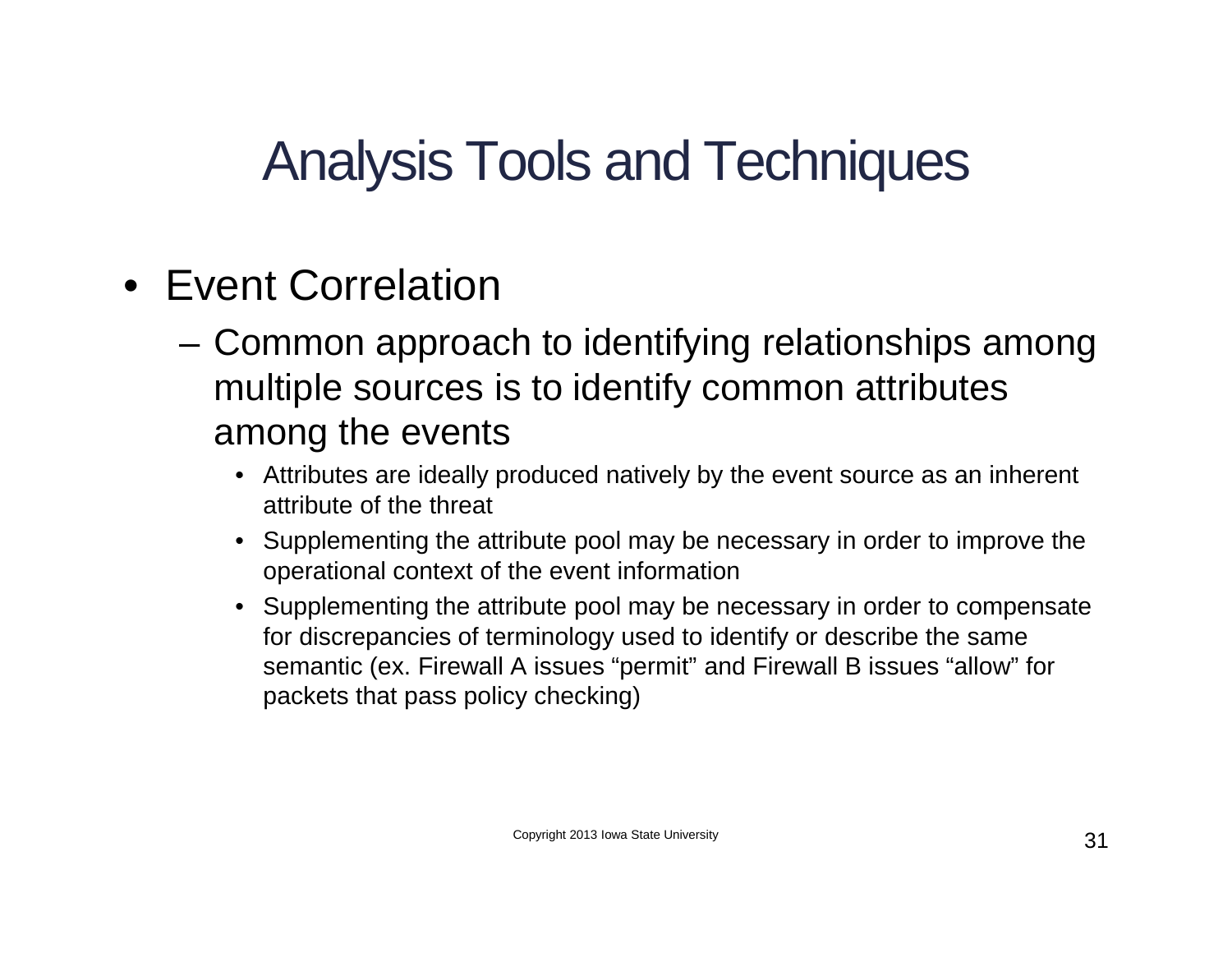- Event Correlation approaches
	- Manual labor intensive method of matching, attributes across log entries provided by multiple sources
	- Automation automated pattern matching of events as they are collected
		- Common feature of Security Information Event Management systems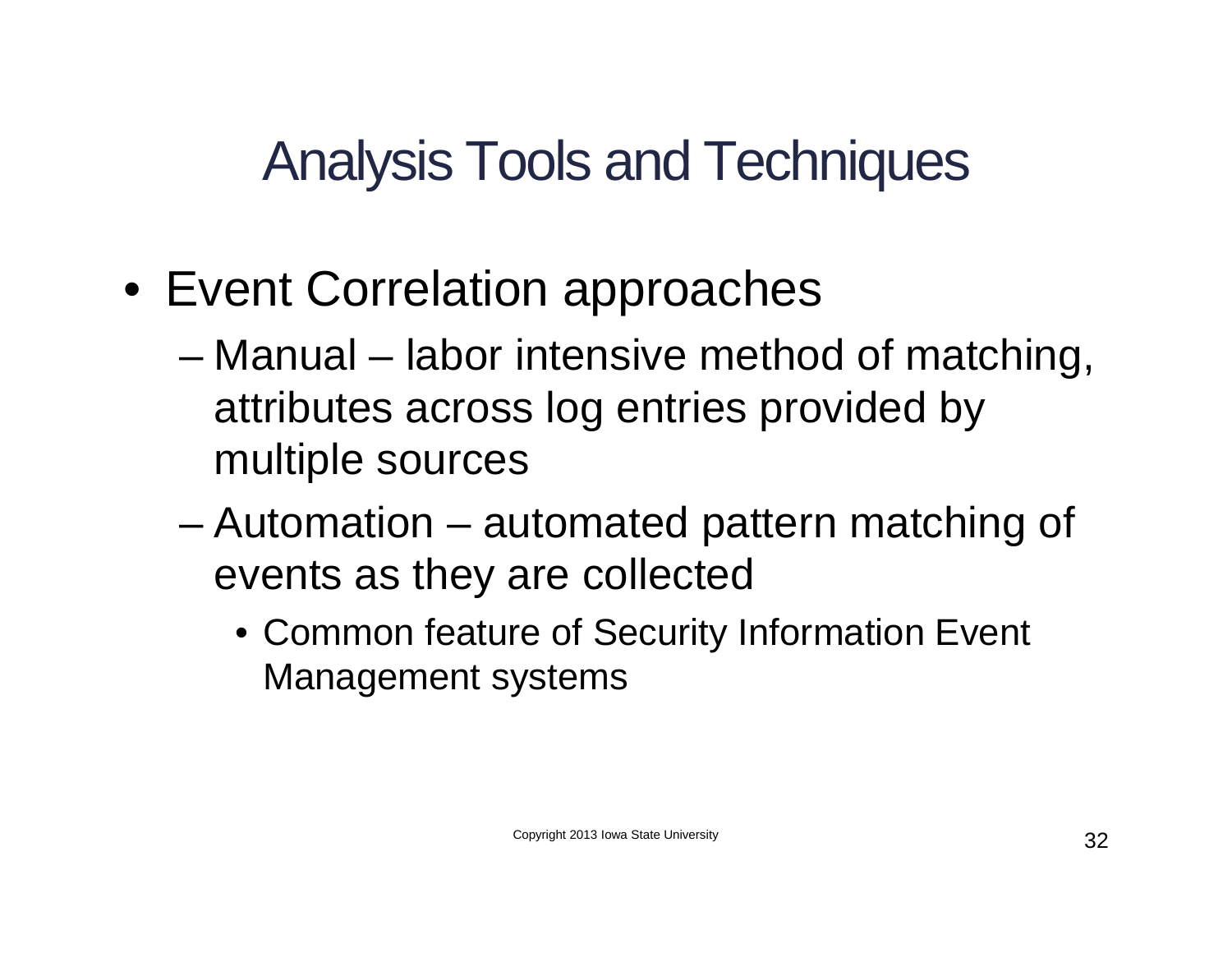- Link analysis
	- Evaluation of relationships among types of things, such as people, hosts, communications, actions
	- Netflow data is a good candidate for link analysis
	- Typically analysis results are presented in an interactive visualization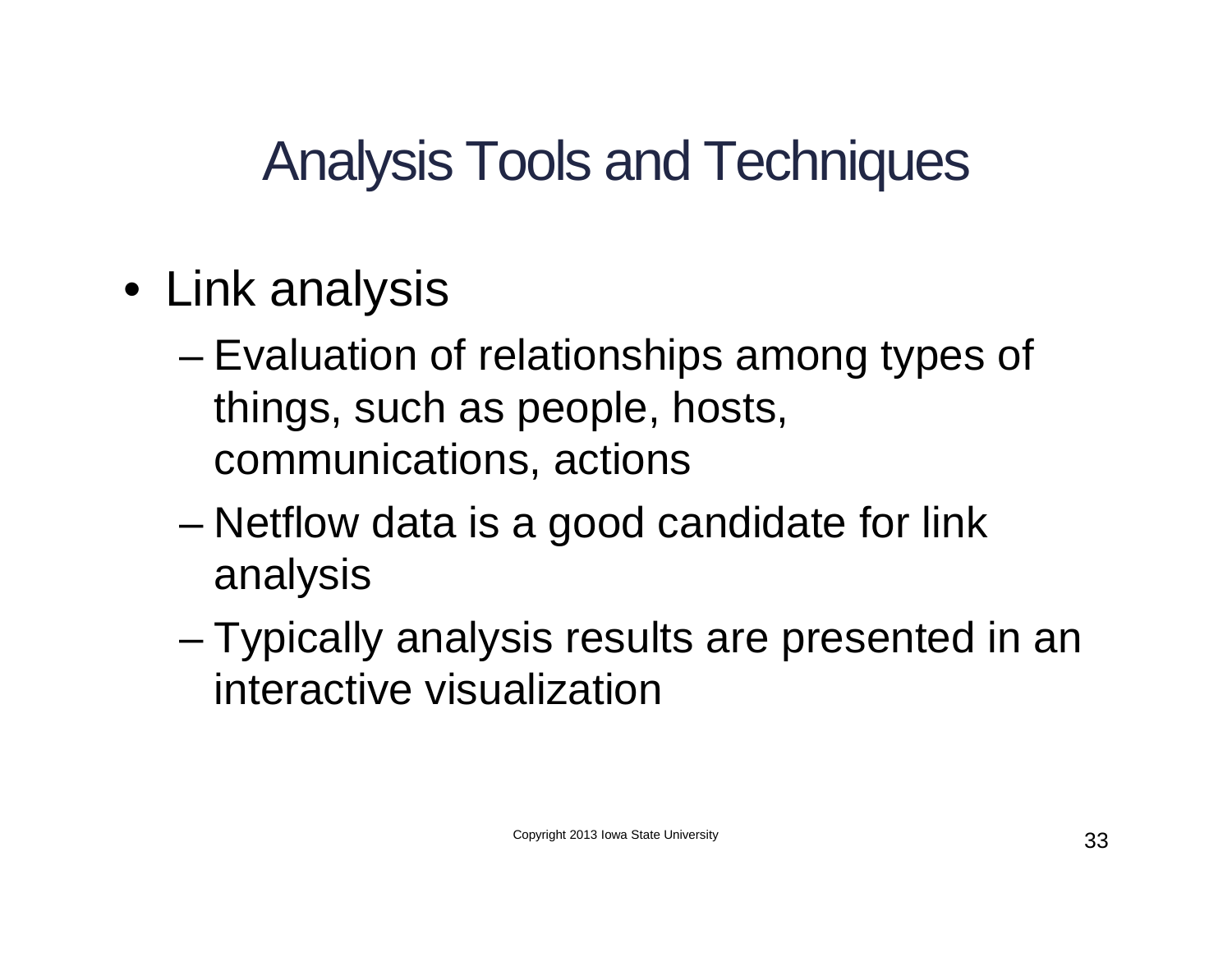- Uses
	- Discovery of unexpected relationships
		- Worm propagation
		- Covert network communications
	- Confirmation of known patterns of behavior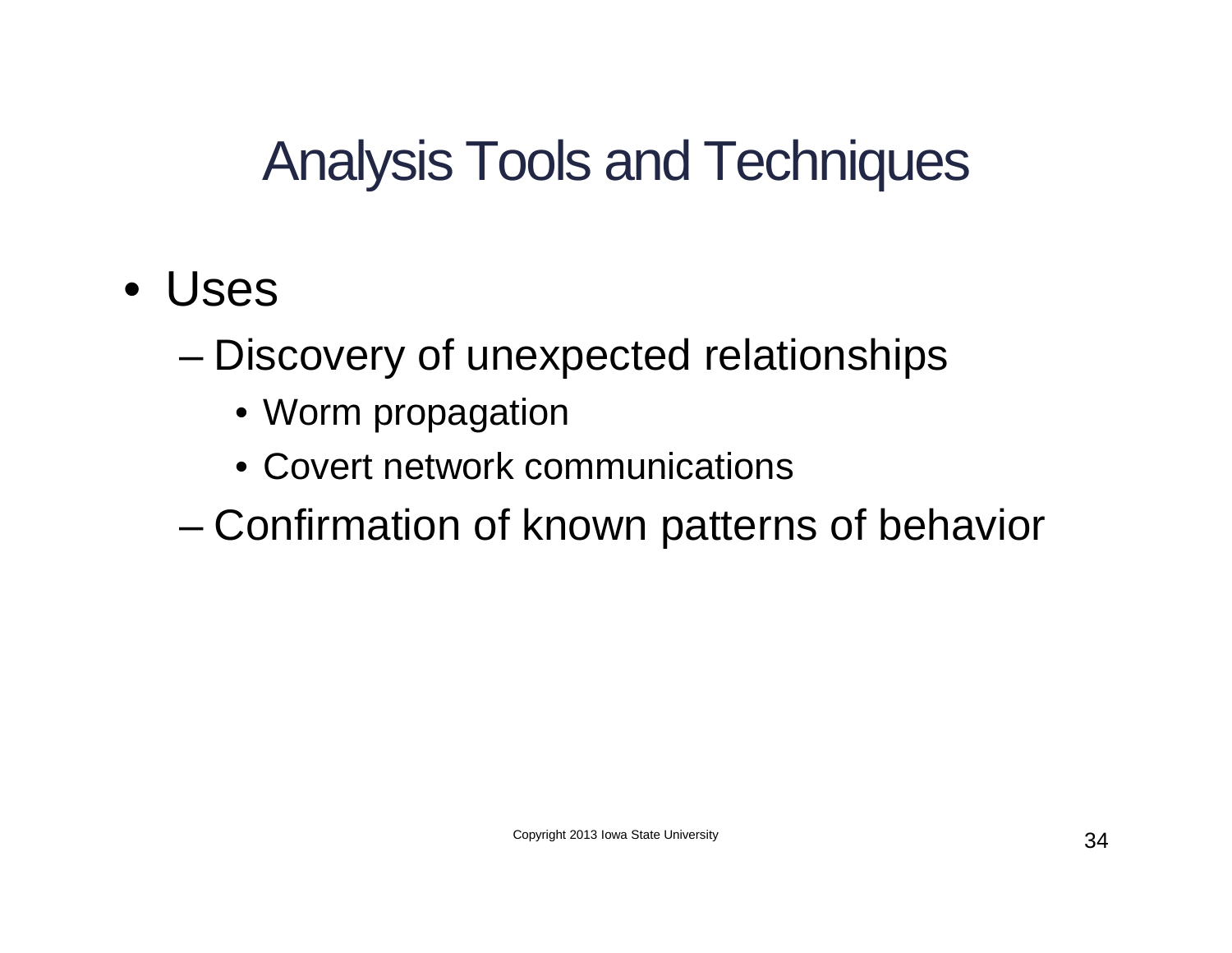### Analysis Strategy

- Determine what decisions you want to enable
- Determine what information you would want to have for those decisions
- Enable and collect that information
	- Prioritizing event sources and types may be necessary
- Differentiate status awareness needs from incident handling
	- Status provides indication of the presence (or lack of) of known potential issues as well as unforeseen issues
	- Incident handling involves, in part, of confirming issues and determining the nature of the issue